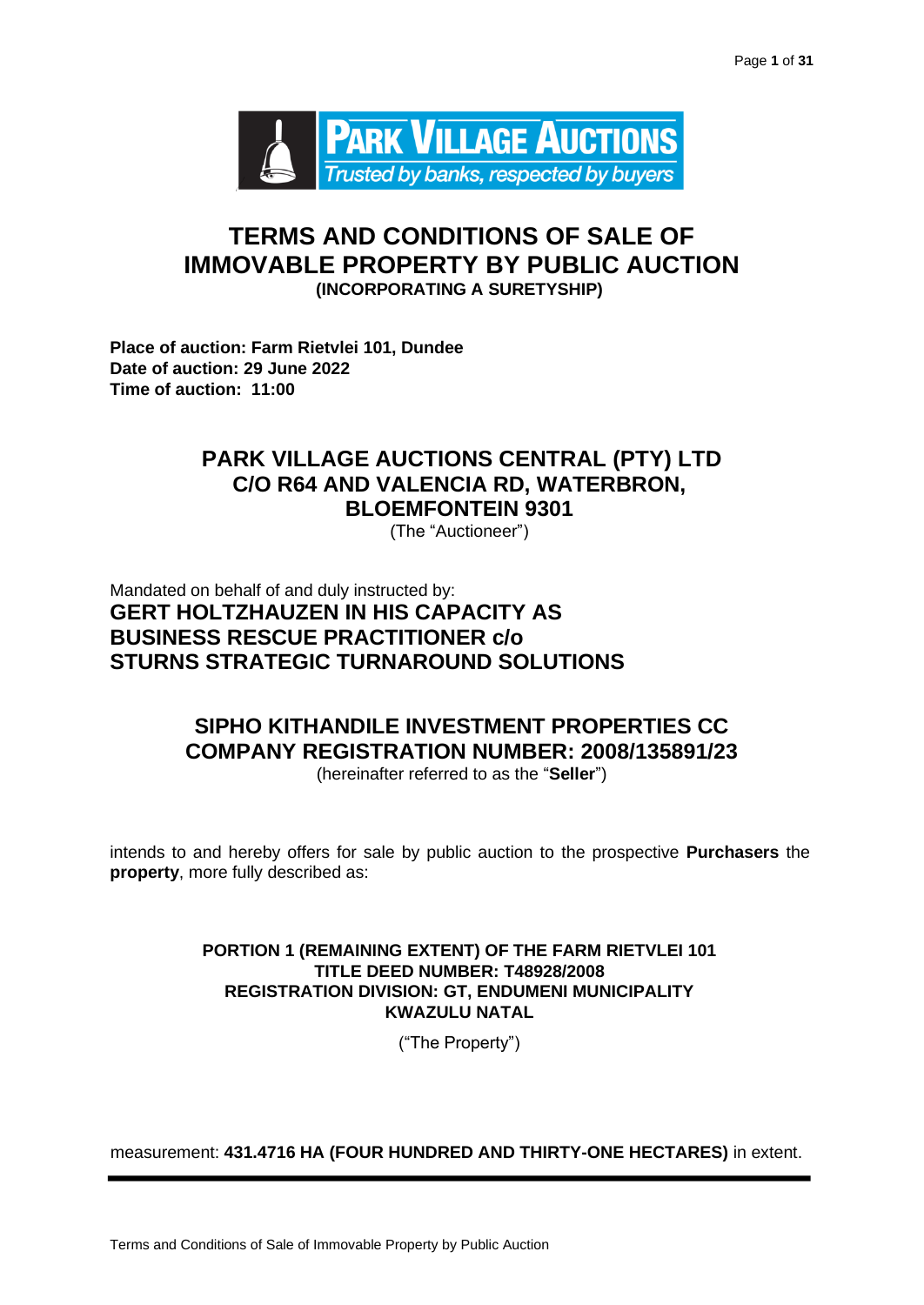The **Auctioneer** undertakes in terms of what is herein set out and its mandate and authority granted to it by the **Seller**, to sell the aforementioned **property** by public auction on behalf of the **Seller**, to the **Purchaser** on the following terms and conditions and according to the published Rules of Auction:

# 1. **AUCTION PROCEDURE**

- 1.1 The terms and conditions of this agreement incorporate the Rules of Auction which is available on the website at [www.opiplaas.co.za](http://www.opiplaas.co.za/) [a](http://www.parkvillageauctions.co.za/)nd are available from the **Auctioneer's** offices on **051 430 2300.** The Rules will also be available at the auction.
- 1.2 The **Auctioneer** shall have the sole and exclusive control and the right to regulate any bidding as it may arise, which rights include the authority to correct any error made by him, whether by commission or omission.
- 1.3 Should the **Auctioneer** have any reason to believe that a **Purchaser** is not able to pay the deposit or the **purchase price**, he is entitled to refuse an Offer from such a **Purchaser**, or accept it provisionally, until he is satisfied that the **Purchaser** is able to pay the aforesaid amount. Should an offer be rejected under these circumstances, the **property** can immediately be put up for sale again.
- 1.4 The highest bidder, whose bid is accepted by the **Auctioneer** upon the fall of the hammer, shall subject to acceptance of his bid by the **Seller**, become the **Purchaser**. Should any dispute arise, the **Auctioneer's** decision and determination concerning the same shall be final and binding upon the parties.
- 1.5 The **Auctioneer** may, if so mandated by the **Seller**, forthwith at any time after the fall of the hammer, specifically and unequivocally accept on behalf of the **Seller** the highest bid from the highest bidder and so cause a firm agreement to come into being between the **Seller** and the **Purchaser**, on the basis that the **property** has been sold to the **Purchaser** on the terms and conditions contained herein.
- 1.6 The parties undertake as soon as possible to sign and complete all documents required to give effect hereto as required by the **Auctioneer** and / or the transferring attorney ("the conveyancer") appointed by the **Seller**.
- 1.7 The **Auctioneer** on behalf of the **Seller**, the **Seller** or either's representative may bid at the auction on behalf of the **Seller** up to the reserve price, if any.

# 2. **DEFINITIONS**

In this agreement, unless inconsistent with the context, the following expressions shall have the meanings set forth against them, namely

# 2.1 **"Auctioneer"** shall mean:

Agency: **Park Village Auctions Central (Pty) Ltd** Auctioneer: **Nicolas Petrus Maree**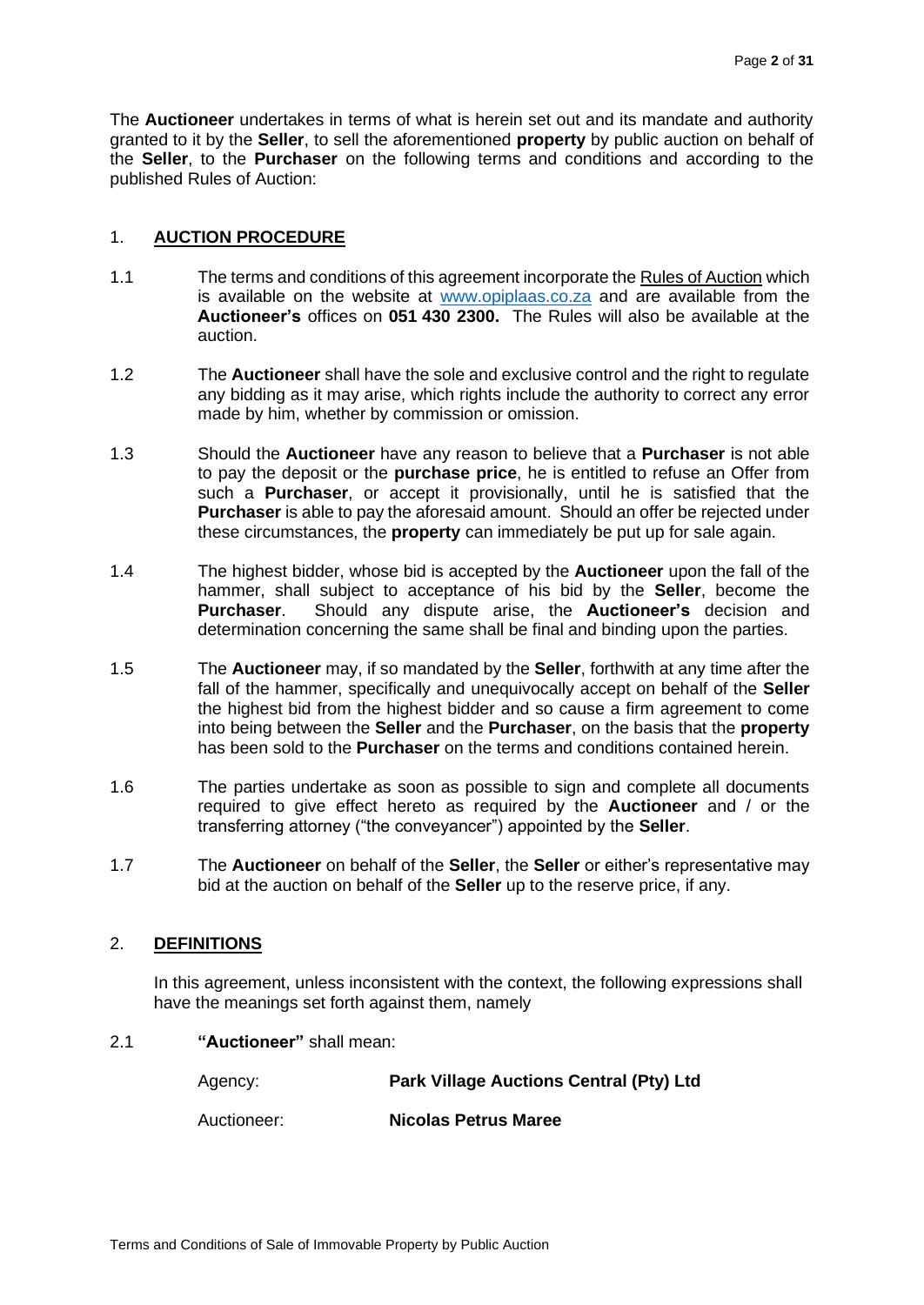| <b>Physical Address:</b> | c/o R64 & Valencia Road, Waterbron, Bloemfontein,<br>9301 |
|--------------------------|-----------------------------------------------------------|
| Tel No:                  | 051 430 2300                                              |
| Mobile No:               | 082 625 4455                                              |
| Fax No:                  | 086 519 5965                                              |
| E-Mail:                  | bloem3@parkvillage.co.za                                  |
| Postal Address:          | P O Box 26805, Langenhoven Park, 9300                     |
| VAT No:                  | 4510255989                                                |
| Fidelity Fund Reg No:    | F144289                                                   |

- 2.2 **"date of acceptance"** shall mean the **signature date** of this agreement by the **Seller**;
- 2.3 **"delivery date"** shall mean the date when the **Purchaser** delivers the guarantees as referred to in clause 4.3, alternatively, on the date upon which the full **purchase price** is paid by the **Purchaser**;
- 2.4 **"Liquidator"** shall mean the Provisional Trustee / Provisional Liquidator / Trustee / Liquidator, whichever applies in the above-mentioned Liquidation Estate he Provisional Trustee / Provisional Liquidator/ Trustee/ Liquidator, whichever applies in the above-mentioned Liquidation Estate;
- 2.5 **"property"** shall mean:

Erf Description: **Portion 1 (Remaining Extent) Of the Farm Rietvlei 101** Local Municipality: **Endumeni Municipality**

In Extent of: **431.4716 HA (Four Hundred and Thirty-One Hectares)** in extent.

Held under Title Deed: **T48928/2008**

2.6 **"Purchaser"** shall mean:

Name: \_\_\_\_\_\_\_\_\_\_\_\_\_\_\_\_\_\_\_\_\_\_\_\_\_\_\_\_\_\_\_\_\_\_\_\_\_\_\_\_\_\_\_\_

| Registration/ID no:    |  |
|------------------------|--|
| <b>Marital Status:</b> |  |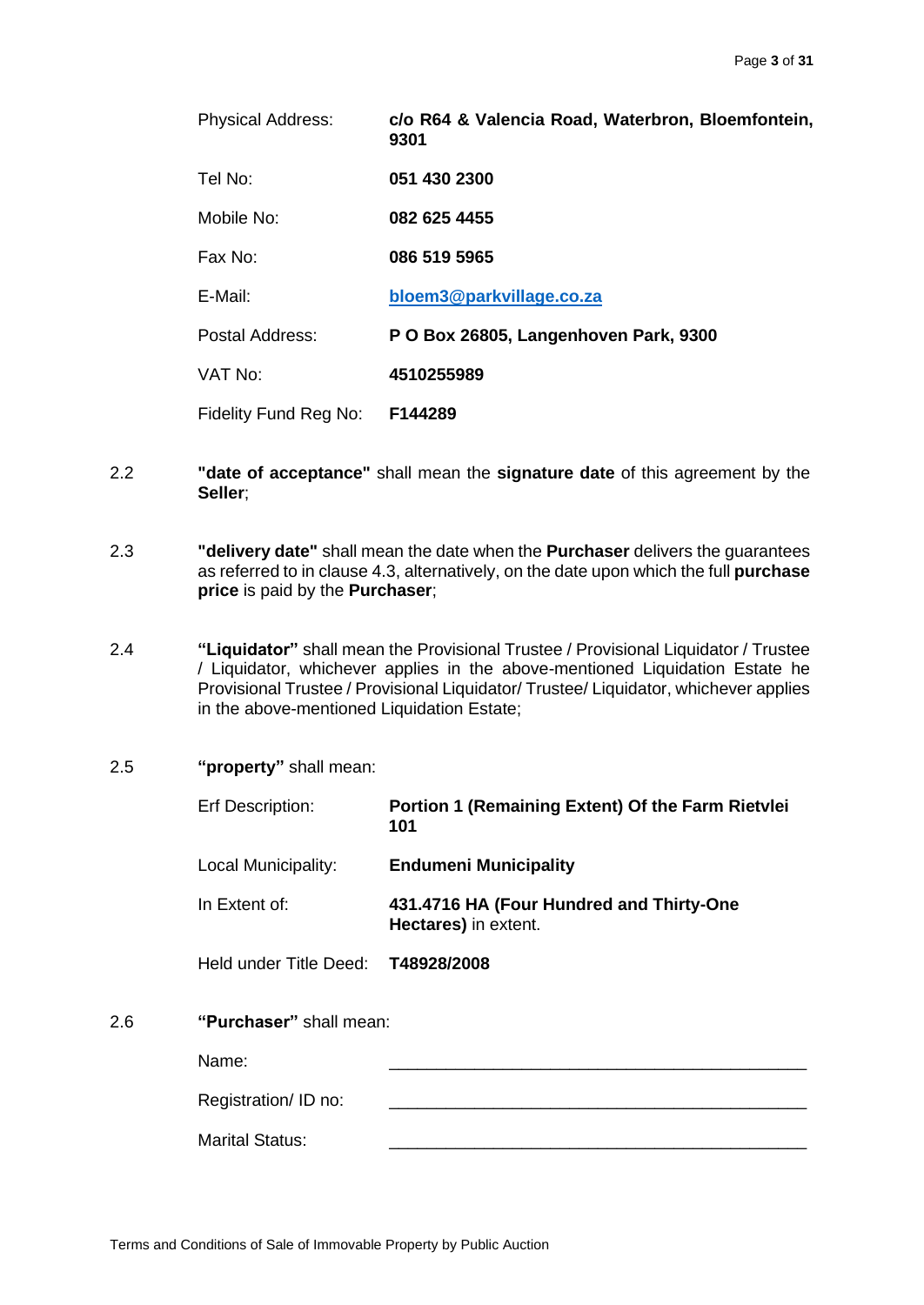| Income Tax / VAT No:     | <u> 1980 - Jan Barbara, martxa al II-lea (h. 1980).</u><br>1900 - Johann Barbara, martxa al II-lea (h. 1900). |
|--------------------------|---------------------------------------------------------------------------------------------------------------|
| <b>Physical Address:</b> |                                                                                                               |
| Postal Address:          |                                                                                                               |
| Tel No:                  |                                                                                                               |
| Mobile No:               |                                                                                                               |
| Fax No:                  |                                                                                                               |
| E-Mail:                  |                                                                                                               |

## 2.7 **"signature date"** shall mean the date on which this agreement has been signed by the **Purchaser**;

# 2.8 **"Seller"** shall mean:

Name: Gert Holtzhauzen

in his capacity as Business Rescue Practitioner of:

**Sipho Kithandile Investments Properties CC**

Master's Reference: **N/A**

- Physical Address: **c/o R64 & Valencia Road, Waterbron, Bloemfontein, 9301**
- Postal Address: **P O Box 26805, Langenhoven Park, 9300**

Tel No: **051 430 2300**

Mobile No: **082 625 4455**

Income Tax / **VAT** No: **9229342176**

Fax No: **086 519 5965**

- E-Mail: **[bloem3@parkvillage.co.za](mailto:bloem3@parkvillage.co.za)**
- 2.9 In this agreement, unless the context otherwise requires:
- 2.9.1 The masculine gender includes the feminine gender and *vice versa*;
- 2.9.2 one gender shall include the other;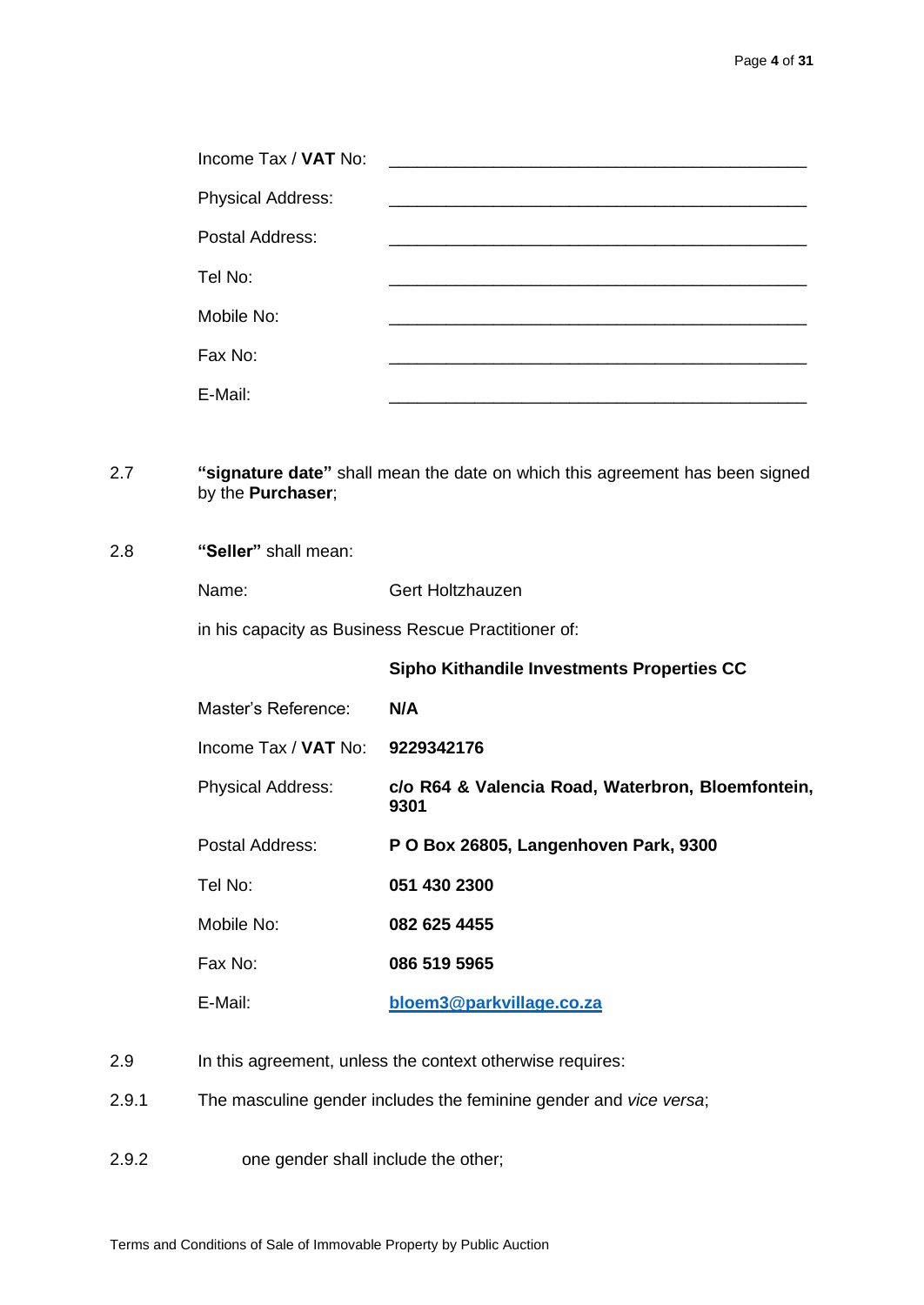- 2.9.3 the singular includes the plural and *vice versa*.
- 2.10 It is recorded that:
- 2.10.1 the **Seller** has agreed to sell the **property** to the **Purchaser** upon certain terms and conditions;
- 2.10.2 the parties wish to record the terms of such agreement.
- 2.11 Headings of clauses shall be deemed to have been included for purposes of convenience only and shall not affect the interpretation of this agreement.

#### 3. **AUCTION**

- 3.1 The **property** will be sold to the highest bidder subject to confirmation by the **Seller** within the **confirmation period** as per clause 31.1 of this agreement. The highest bidder will be bound by his bid for the duration of the **confirmation period** or until same is either accepted or rejected by the **Seller**. If the **Seller**  chooses not to accept the highest bid, he shall be / not be [*delete whichever is not applicable*] obligated to provide reasons for such rejection.
- 3.2 The **Auctioneer** is entitled at his sole discretion to refuse any bid without having to give reasons for such refusal. Should there be a dispute between bidders or between any bidder and the **Auctioneer** the **property** will immediately be re-auctioned.
- 3.3 In the event of any error being made by the **Auctioneer** during the auctioning of the **property** such error shall not be binding on either the **Seller** or **Auctioneer**.
- 3.4 Neither the **Seller** nor the **Auctioneer** shall be responsible for the accuracy of any statement made in any advertisement or notice of sale of the **property** relating to its situation, extent, improvements thereon or other detail and no compensation shall be claimable in respect of any error so made. The **Purchaser** or its representative(s), when bidding at the auction or otherwise, shall be deemed to have acquainted and validated for themselves all relevant aspects of the **property** whether advertised or not.
- 3.5 The **property** is thus provisionally sold to the highest bidder subject to the Rules and Terms & Conditions of Auction as well as the terms and conditions as set out in this agreement.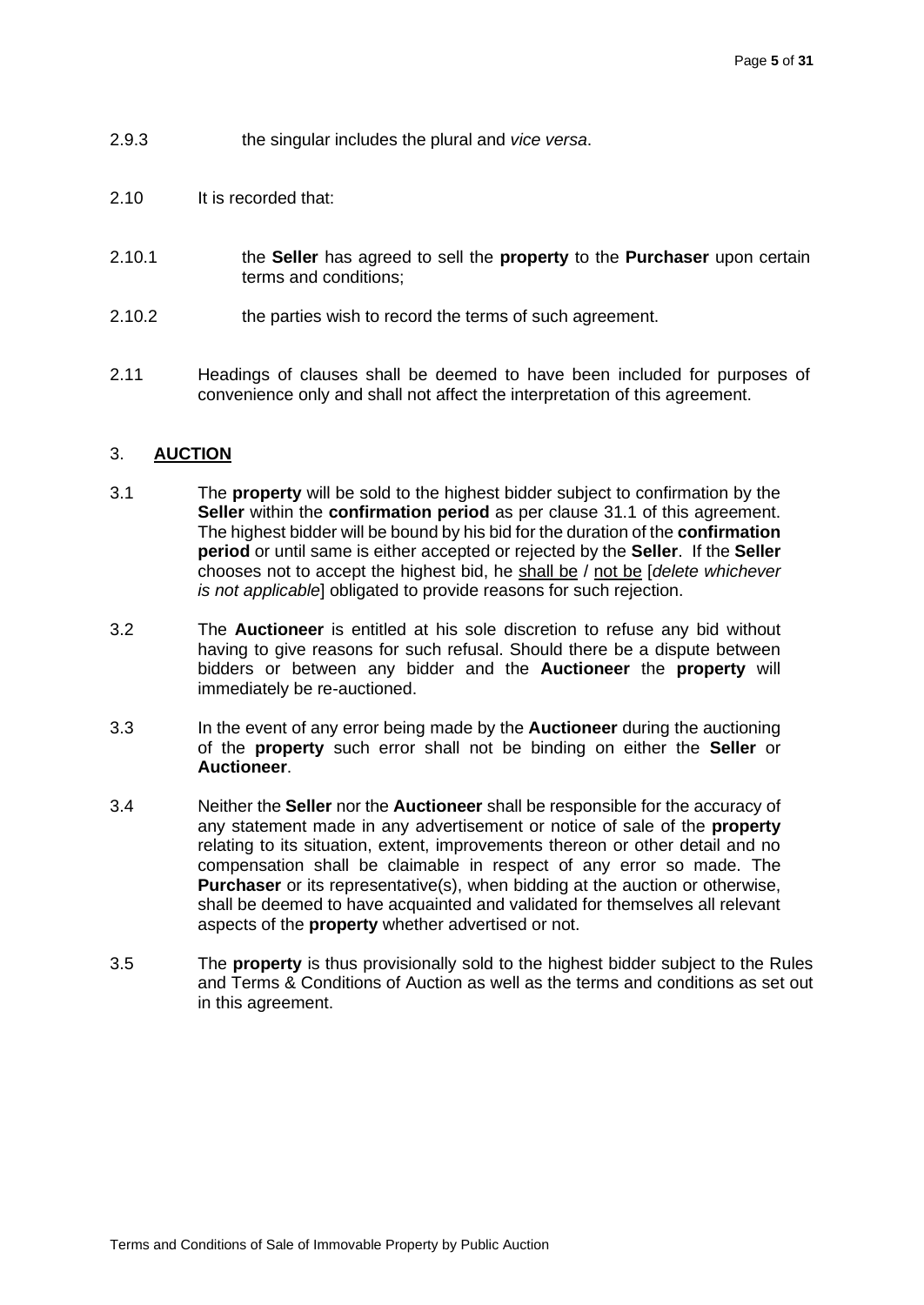# 4. **PURCHASE PRICE**

4.1 The **purchase price** of the **property** (being the highest bid at the auction or

subsequent improved offer) is R

\_\_\_\_\_\_\_\_\_\_\_\_\_\_\_\_\_\_\_\_\_\_\_\_\_\_\_\_\_\_\_\_\_\_\_\_\_\_\_\_\_\_\_\_\_\_\_\_\_\_\_\_\_\_\_\_\_\_\_\_\_\_\_, excluding value added tax, ("**purchase price**"). The **purchase price** is payable as set out hereunder.

- 4.2 A deposit equal to **15% (fifteen percent)** of the **purchase price** is payable by the **Purchaser** to the **Auctioneer** on signature hereof by the **Purchaser**, which amount will be held by the **Auctioneer** in trust (in a non-interest-bearing trust account) pending acceptance of the bid by the **Seller**. Thereafter, the **Auctioneer** shall pay over to the **Seller** or the **Seller's** conveyancer (at the election of the **Seller** or the **Auctioneer**) the said deposit amount ("**trust amount**"), after deducting agreed costs, disbursements and expenses.
- 4.3 The balance of the **purchase price** will be paid over by the **Purchaser** to the **Seller** or the **Seller's** conveyancer (again at the election of the **Seller** or the **Auctioneer**) within **60 (sixty)** calendar days of acceptance of this agreement by the **Seller**, or shall be secured by a bank guarantee, or guarantees, as required by and on terms acceptable to the **Seller** and the conveyancer within the same **60 (sixty)** calendar days aforesaid from date of acceptance of this agreement, which guarantees shall be payable against registration of transfer of the **property** into the name of the **Purchaser**.
- 4.4 The **Purchaser** hereby authorises the **Auctioneer**, upon written acceptance of this agreement by the **Seller**, to pay over the **trust amount** to either the **Seller** or the **Seller's** conveyancer (as nominated by the **Seller** or its Agent) and the conveyancer to utilise such portion of the **trust amount** as may be required for the purpose of obtaining clearance figures. The **Seller** and the **Purchaser** hereby irrevocably instruct and authorise the recipient to invest the **trust amount** in an interest-bearing trust account, such as contemplated in terms of Section 86(4) of the Legal Practise Act No 28 of 2014 where the interest accrues for the benefit of the **Seller**.

# 5. **SALE OF A PROPERTY AS PART OF A GOING CONCERN**

- 5.1 The **Seller** and the **Purchaser** hereby agree that:
- 5.1.1 should the **property** be an enterprise or part of an enterprise which is capable of separate operation as defined in Section 1 of the Value Added Tax Act, Act 89 of 1991 ("**VAT Act**"); and
- 5.1.2 such enterprise is being disposed of (in terms of this agreement and by the prior advises of the **Auctioneer**) as a "going concern" within the meaning of Section 11(1)(e)(i) of the **VAT Act**; and
- 5.1.3 such enterprise is, on the **signature date**, and will, on the transfer date, be "an income earning activity" within the meaning of Section 11(1)(e)(i)(aa) of the **VAT Act**; and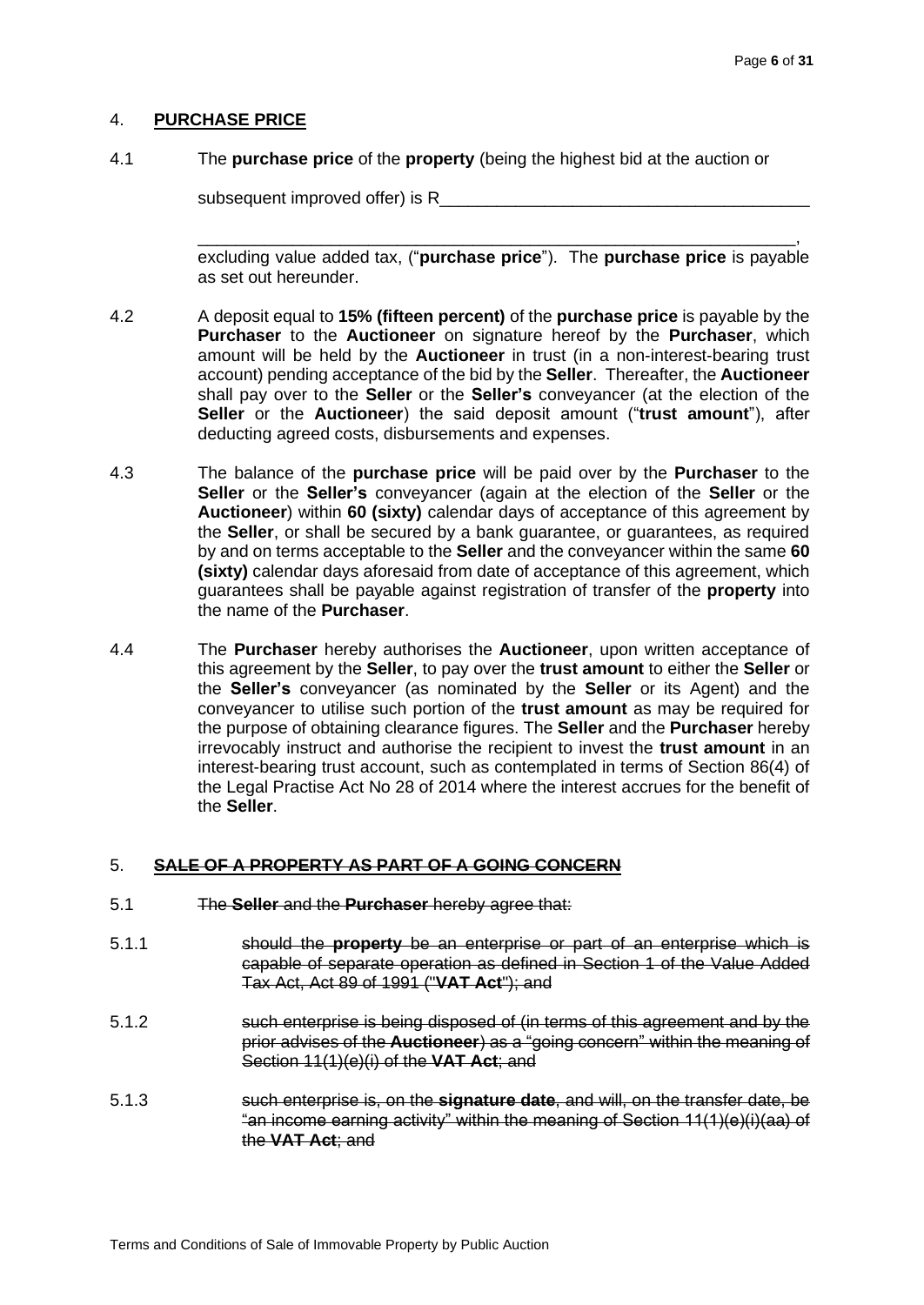- 5.1.4 the **property** together with all assets necessary for the carrying on of the enterprise will be transferred to the **Purchaser** on the transfer date, and the **purchase price** shall be inclusive of Value-Added Tax ("**VAT**") as defined in the **VAT Act**, at the rate of zero percent. Notwithstanding the aforegoing, should **VAT**, for whatever reason, be levied upon this transaction (or any portion hereof) at a rate higher than zero percent, such **VAT** shall be paid by the **Purchaser** against delivery to it by the **Seller** of an original tax invoice in respect thereof and shall be calculated on the basis that the **purchase price** is exclusive of **VAT**.
- 5.2 The **Seller** warrants to the **Purchaser** that, as at the time of supply of the enterprise to the **Purchaser** (as defined in section 9(1) of the **VAT Act**) it shall be registered as a **VAT** vendor, as defined in the **VAT Act**.
- 5.3 The **Purchaser** warrants to the **Seller** that, as at the time of supply of the enterprise to the **Purchaser** (as defined in section 9(1) of the **VAT Act**) it shall be registered as a **VAT** vendor, as defined in the **VAT Act**.

# 6. **ACCEPTANCE**

- 6.1 This document constitutes an Offer to Purchase by the **Purchaser**, which is subject to written acceptance by the **Seller** within **14 (Fourteen)** business days ("**offer period**") from date hereof and shall remain irrevocable and open for acceptance by the **Seller** at any time during the **offer period**. For the sake of clarity, the **Purchaser's** offer is open for acceptance until 17h00 on the **14th (fourteenth)** business day after the signature hereof by the **Purchaser**, the counting of the **14 (fourteen)** business days to commence on the **1 st (first)** calendar day after **signature date** hereof and shall endure until 17h00 on the **14th (Fourteenth)** business day thereafter.
- 6.2 During the **offer period**, the **Seller** or the **Auctioneer** may continue to market the **property** in the normal course of business as they may deem fit and in consequence of same, they may take in further and better written Offers to Purchase from prospective **Purchasers**, to be submitted for the **Seller's** consideration.
- 6.3 The **Auctioneer** shall advise the **Purchaser** in writing of any higher written offer ("**competing offer**") which is received from any third party during the **offer period**. The **Purchaser** shall, for a period of **24 (twenty-four)** hours, ("**option period**"), after transmission of the written advice of the **competing offer** by the **Auctioneer** as aforesaid, have the option to increase the **purchase price** offered by him in terms of this agreement to an amount equal to the **purchase price** of the **competing offer**, but subject otherwise to all other terms and conditions of this agreement.
- 6.4 If the **Purchaser** wishes to exercise the option to match the **competing offer** during the **option period**, the **Purchaser** must do so in writing in clear and unambiguous terms, which notice must be delivered to the **Auctioneer** before the expiry of the **24 (twenty-four)** hour **option period**. This written notice must either be hand-delivered to the business premises of the **Auctioneer** and a receipt signed in respect thereof, or may be e-mailed or faxed to the **Auctioneer** at the indicated e-mail address or fax number, provided that in such an instance the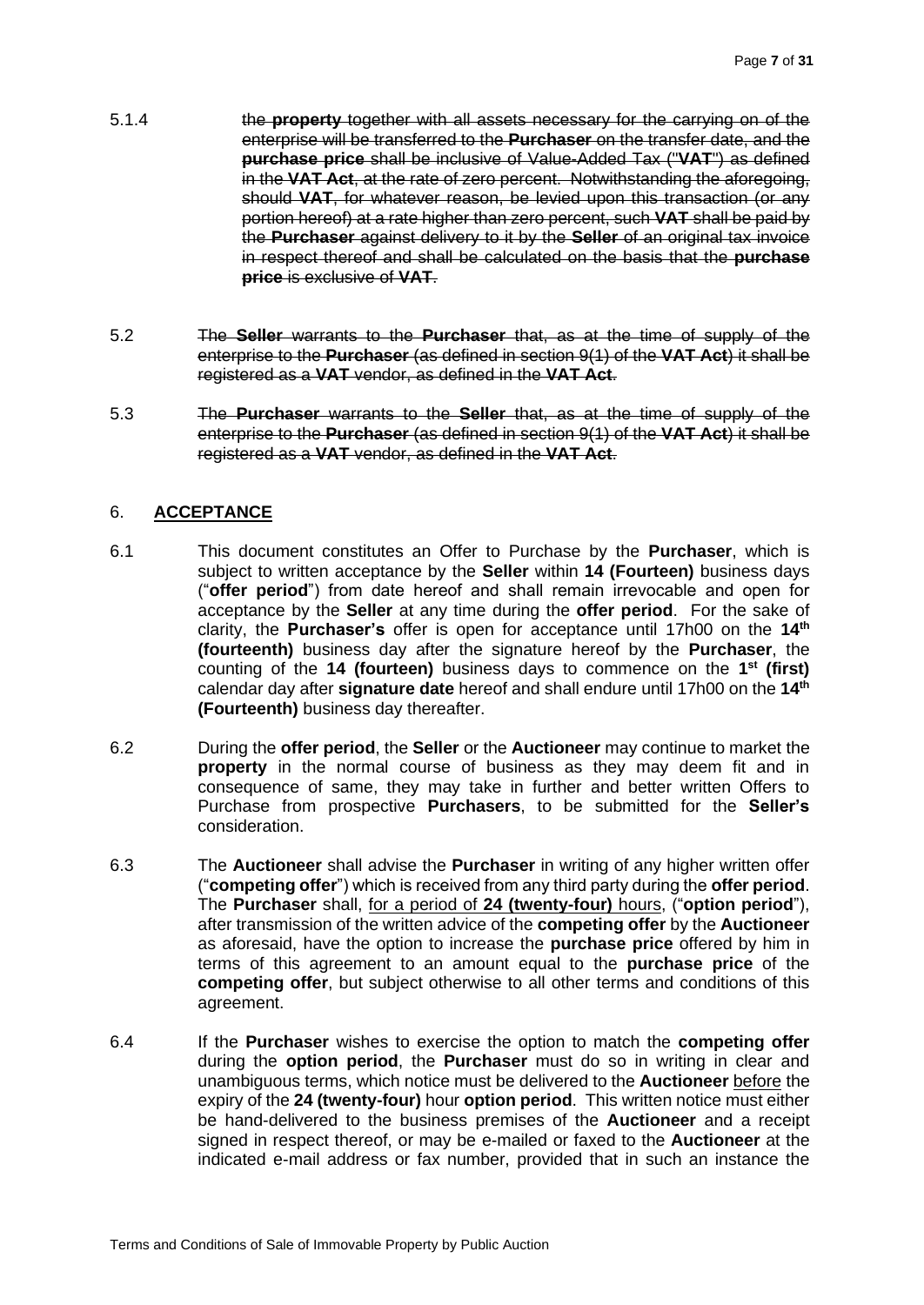**Purchaser** must telephonically confirm receipt of the said e-mail or fax at the business premises of the **Auctioneer**, as the onus rests upon the **Purchaser** to confirm receipt of the said notice by the **Auctioneer**.

- 6.5 If the **Purchaser** fails to exercise the option during the **option period**, the **Seller** shall be entitled, but not obliged, to accept the **competing offer**. Should the **Seller** however elect not to accept the **competing offer**, the offer contained in this agreement shall remain irrevocable and of full force and effect and open for acceptance by the **Seller** until the lapse of the **offer period** as set-out above.
- 6.6 Should the **Purchaser** exercise the option within the **option period** and match the **competing offer**, the **purchase price** in terms of this agreement shall be the increased amount. The **Seller** shall be entitled until the lapse of the **offer period** to accept this agreement at any increased purchase price.This option process is a continuation of the original process and any sale thus concluded shall be a sale by auction.
- 6.7 The date of sale of the **property** shall, for purposes of this agreement, be deemed to be the date of written acceptance of this offer, or the increased offer, by the **Seller**. The **Auctioneer** will at the sole discretion of the **Auctioneer** thereafter notify the **Purchaser** in writing of such acceptance by pre-paid registered post, by hand delivery, by e-mail or fax transmission.
- 6.8 Should the **Seller** not accept the **Purchaser's** offer, the **Auctioneer** shall immediately repay to the **Purchaser** any deposit plus buyer's commission and **VAT** thereon paid by him (including any amount paid in terms of clause 4.3).
- 6.9 The **Seller** reserves the right to decline the **Purchaser's** offer. The **Seller** shall have no obligation to accept the offer and shall not be obliged to furnish a reason for the rejecting of an offer. If the **Seller** rejects the **Purchaser's** offer, the **Seller** shall be entitled to accept any other offer that may be received in respect of the **property**.
- 6.10 In the event of the **Seller** requiring the consent of the Master of the High Court to effect transfer, then transfer of the **property** will be subject to such consent being obtained in writing as soon as possible and in the normal course of the conveyancing process. If such consent is refused or not obtained for whatever reason within a reasonable period (solely within the discretion of the **Seller**), then this offer will be voidable at the instance of the **Seller** and neither party shall have a claim against the other arising herefrom and both will reasonably be restored to their prior position.

# 7. **AUCTIONEER'S COMMISSION AND ENTITLEMENT**

- 7.1 The **Purchaser** shall in addition to the **purchase price** of the **property**, pay the **Auctioneer's** commission at the rate of **6% (six percent)** plus **VAT**, calculated on the **purchase price** of the **property**.
- 7.2 It is specifically agreed that the commission is earned and will be immediately payable to the **Auctioneer**. The commission shall be paid by the **Purchaser** simultaneously with the deposit set-out in Clause 2.2 above and shall be in addition to the said deposit.
- 7.3 The parties agree that payment of any portion of the **purchase price** and the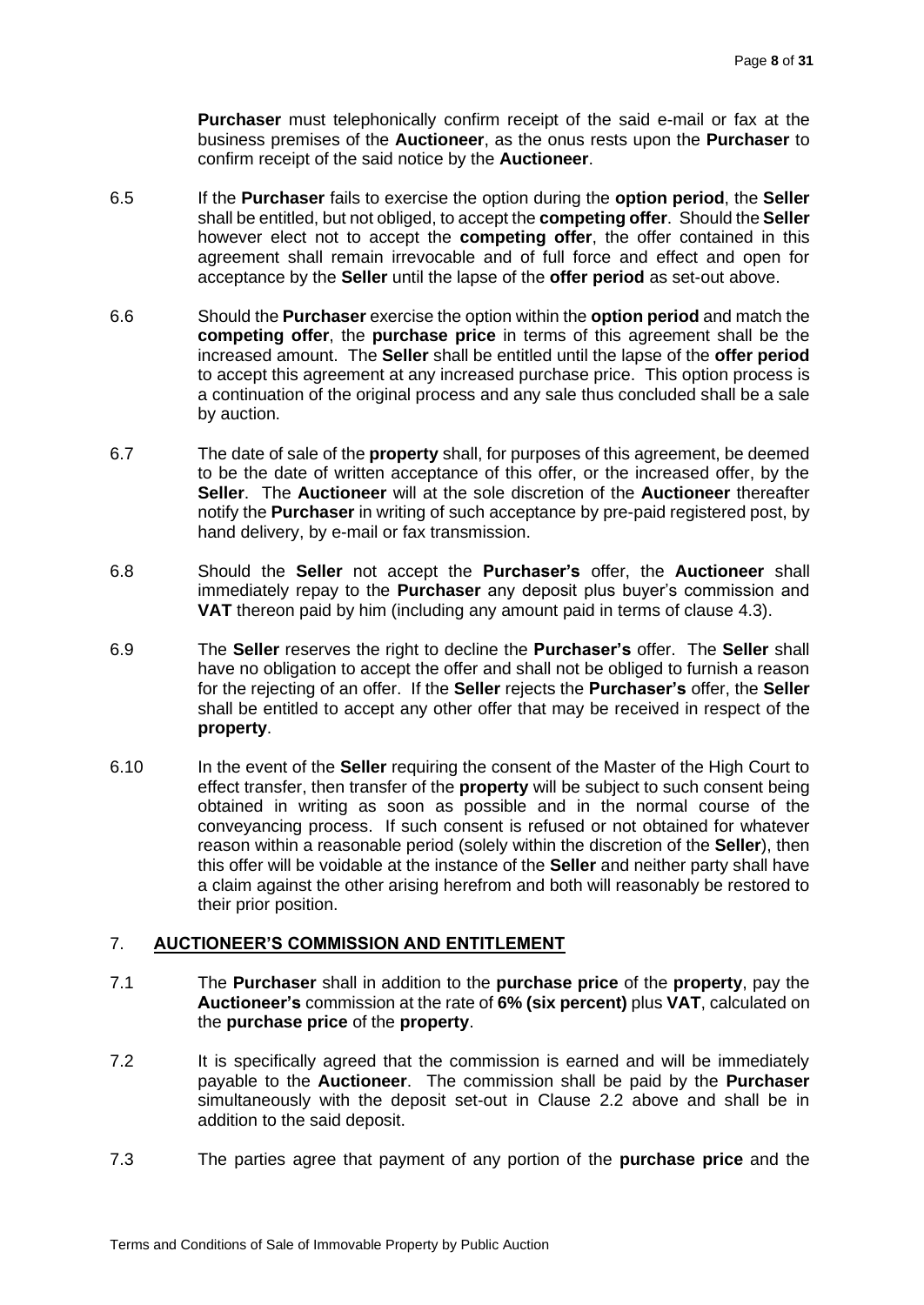commission (even if made in separate payments) is deemed to be one indivisible transaction and payment of all amounts due under this agreement is required in order for the **Purchaser** to discharge its payment obligations arising from this agreement.

7.4 The **Seller** and the **Purchaser** acknowledge that the **Auctioneer**, is the sole effective cause of the sale of the **property** to the **Purchaser**.

## 8. **RISK, CONTROL & INSURANCE**

- 8.1 The sole risk and control and benefit in and to the **property** shall, unless otherwise agreed in writing and signed by both parties, passes to the **Purchaser** on the date of the written acceptance of the offer by the **Seller** and from that date, the **Purchaser** shall be liable for all imposts levied on the **property**, inclusive of and without limiting the generality hereof, all municipal rates and taxes, licences and other official and/or municipal and consumable charges.
- 8.2 Neither the **Seller** nor the **Auctioneer** shall be liable to the **Purchaser** for any damage or loss suffered, or inconvenience experienced by the **Purchaser** caused by any pests, insects or vermin, irrespective of when the damage, loss or inconvenience were caused.
- 8.3 From the date upon which the sole risk vests in the **Purchaser**, the **Purchaser** shall at his own expense insure the **property** and all improvements thereon against all general risks, losses or damages from any cause whatsoever including public liability.
- 8.4 The **Purchaser** shall inform the insurer and/or the underwriter of the **Seller's** insurable interest in and to the **property** and shall insist that the **Seller's** interest is recorded in the insurance policy or schedule. The **Seller's** interest shall persist until date of registration of transfer in the Deeds Office of the **property** into the **Purchaser's** name.
- 8.5 Should an event occur which gives rise to a claim covered by the terms of the insurance policy, then the **Purchaser** shall immediately commence the correct procedure to lodge a claim against the insurer arising from this policy.
- 8.6 The parties acknowledge that the happening of an insurable event shall not in any manner detract from the validity of this agreement, nor shall it be a cause for the delay of the transfer of the **property** or frustrate full consummation of this agreement in any manner.
- 8.7 The **Purchaser** shall remain fully liable to indemnify the **Seller** against any and all losses in and upon the **property**, notwithstanding the above requirements and notwithstanding whether or not the **Purchaser** complied with same, it being recorded that the above does not detract from or negate the **Purchaser's** liability towards the **Seller** in any form or manner in respect of any losses or damages suffered by the **Seller** arising herefrom, the intention being to always the restore the **Seller** to its pre-event condition, either by the insurer through the policy or the **Purchaser** itself, or a combination of them.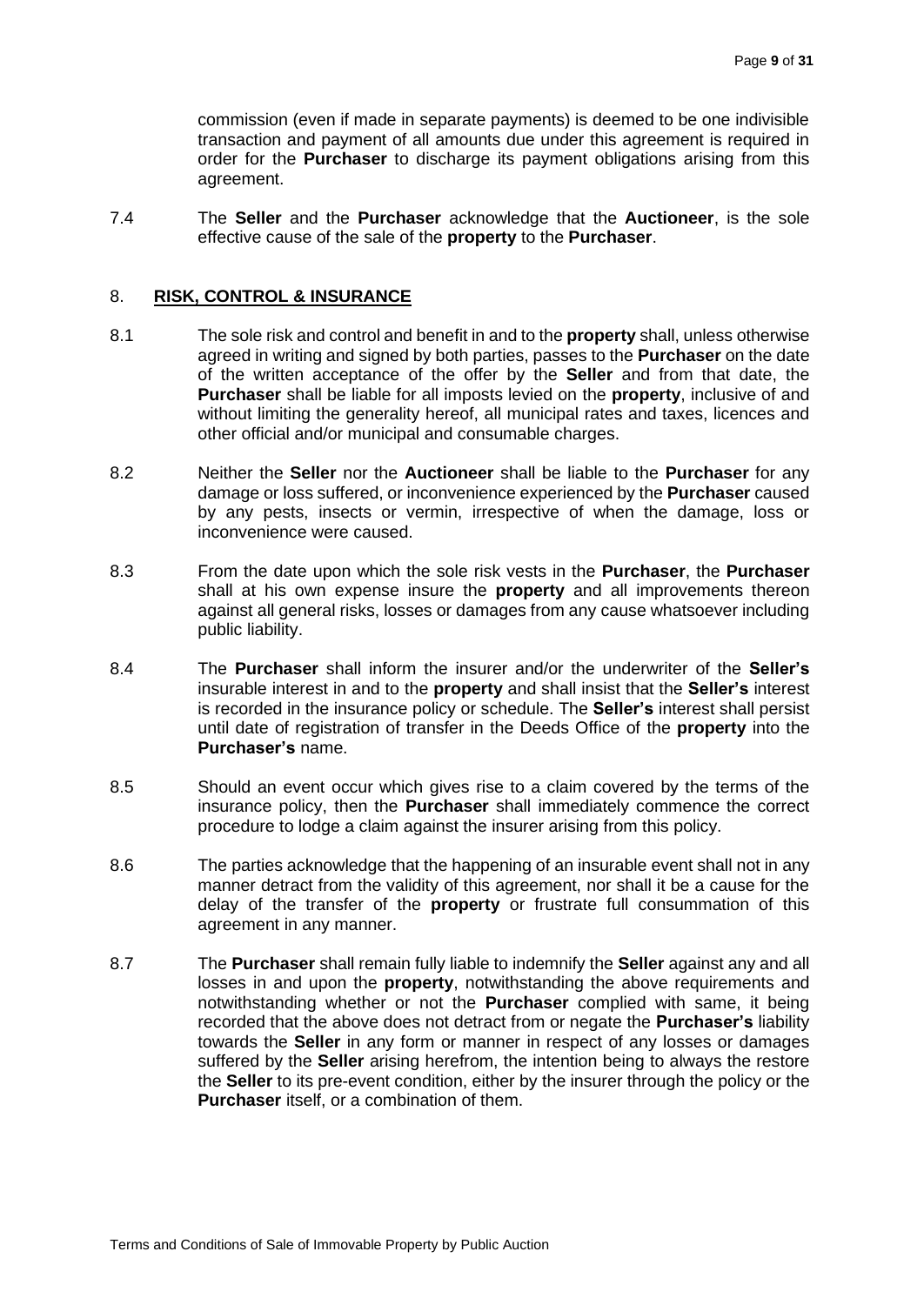#### 9. **OCCUPATION**

- 9.1 The date of occupation for purposes of this agreement, **registration of transfer of the property into the purchaser's name.**
- 9.2 This date therefore does not refer to the actual date of the **Purchaser** moving into the **property** or receiving the keys thereto. The **Seller** cannot give any warranty or guarantee that the **Purchaser** will obtain vacant occupation of the **property** on that date, and the **Purchaser** shall have no claim of whatsoever nature against the **Seller** should vacant occupation not be obtained on the said date or at all.
- 9.3 From the date of occupation of the **property** and pending transfer, the **Purchaser** shall not sell, let or in any other manner dispose of, or alienate or encumber (whether temporarily or otherwise) the **property** or cede and assign any of its rights or obligations relating to the occupation thereof, except with the express written consent of the **Seller**.
- 9.4 The **Purchaser** shall pay occupational interest on or before the **1 st (first)** day of each and every month directly to the conveyancer, at the rate of **12% (twelve percent)** per annum (pro-rated monthly) calculated on the reduced balance of the **purchase price** remaining after the deposit and any additional amounts paid by the **Purchaser** towards the **purchase price** have been deducted, the intention of the parties being that the larger the deposit amount paid by the **Purchaser** towards the **purchase price**, the less occupational interest will be paid by the **Purchaser**. Should the **Purchaser** so elect, it may deposit the full purchase price with the conveyancer, in which event there shall be no occupational interest payable. Occupational interest commences from the date of occupation up to and including the date of registration of transfer, paid monthly in advance without any deduction or set-off. In the event that the purchaser deposits the balance of the **purchase price** with the conveyancer, the conveyancer shall invest the relevant amount with a registered bank pending transfer, the interest thereon to accrue to the Seller.
- 9.5 The **Seller** will within reason assist the **Purchaser** at the **Purchaser's** expense, as may be reasonably necessary and/or required by law, to assist the **Purchaser** in obtaining vacant occupation of the **property**, but without the **Seller** obtaining any liability to pay for or effect any eviction itself, or obtaining any liability in respect of an unsuccessful eviction, or in respect of any damages suffered whatsoever by the **Purchaser** as a result hereof.
- 9.6 If the **property** is leased, this agreement is entered into subject to the rights of the tenants under any existing lease agreement or law, as well as under the Rental Housing Act if applicable and from the date of occupation the **Purchaser** accepts all pre-existing obligations and liabilities arising from any lease agreement with any tenants, notwithstanding any omission by either the **Seller** or **Auctioneer** to point out such obligations or liabilities.

#### 10. **DELIVERY**

10.1 Delivery of the **property** will be deemed to be given to the **Purchaser** and the **Purchaser** shall be obliged to take delivery thereof on the date when the **Purchaser** delivers the guarantees as referred to in clause 4.3 or on the date upon which the full **purchase price** is paid by the purchaser ("**delivery date**"). From the **date of acceptance**, the **Purchaser** shall be liable for all municipal rates, taxes, consumption charges, insurance premiums and/or fees and levies payable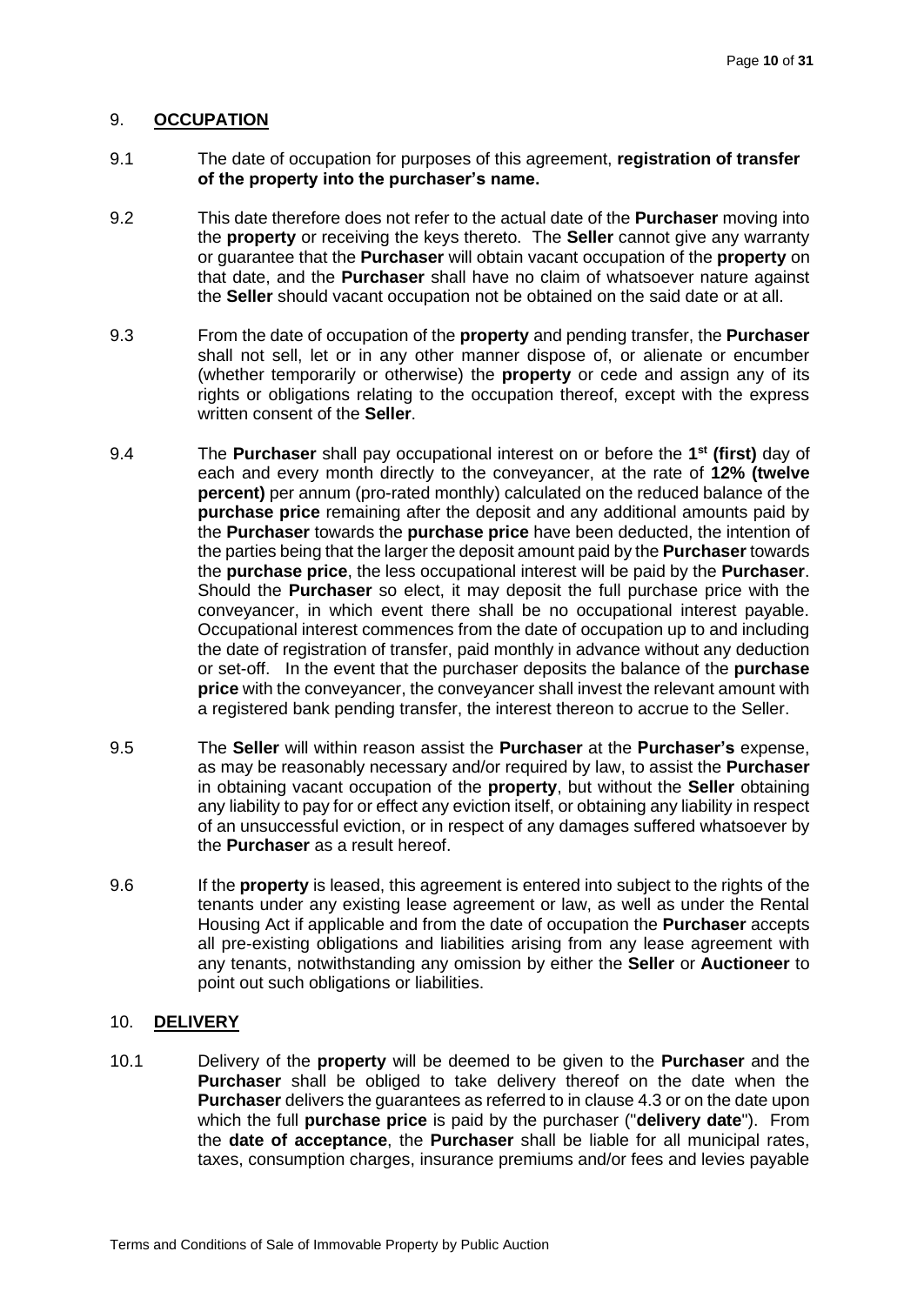in respect of the **property**. Should the **Seller** have mode any payment of such a nature for a period after the date of possession, he shall be entitled to a refund thereof pro rata to the period of prepayment.

- 10.2 The risk in and to the **property** shall pass to the **Purchaser** on **written acceptance** Despite the aforesaid, ownership of the **property** shall only pass to the **Purchaser** upon registration of the **property** in the **Purchaser's** name.
- 10.3 The **Purchaser** shall not be entitled to make any alteration or additions to the **property** before the date of registration of transfer, the **Purchaser** shall be obliged, in the event of the cancellation or lapse of this agreement, to forthwith vacate the **property** and restore it to the **Seller** in the same condition as when the **Purchaser** took possession. The **Purchaser** will have no claim whatsoever against the **Seller** arising out of any alterations or additions made to the **property** by the **Purchaser**.
- 10.4 If the **property** is leased, this **agreement** is entered into subject to the rights of the tenant under any existing Lease Agreement, statutory provisions or the Common Law.
- 10.5 **Date of delivery** does not refer to the actual date of the **Purchaser** moving into the **property** or receiving the keys thereto. The **Seller** does not guarantee that he will provide the purchaser with keys to the **property**.
- 10.6 The offer is binding upon acceptance thereof by the **Seller**, irrespective of the purchaser having been informed of such acceptance or not.

#### 11. **CONDITION OF PROPERTY**

- 11.1 The **Seller** and the **Auctioneer** point out to the **Purchaser** that the immovable property sold herewith contains improvements and structures which could possibly have been constructed some time ago and will accordingly not have the same characteristics as a newly constructed building.
- 11.2 The **Purchaser** therefore acknowledges and accepts that the condition of the improvements will not be equivalent to that of a newly constructed building and that due to the effluxion of time or as a result of wear and tear, certain latent (concealed and not known to the **Seller** or **Auctioneer**), and also patent (obvious and apparent upon inspection) defects will have developed in the **property** or its accessories, fixtures and fittings, particularly with regards to the condition of the roof, roof trusses, ceiling, electrical-, plumbing- and sewerage reticulations, walls, glazing, windows and skylight fittings, floors, fixtures and fittings, gates, pool or pond motors, garden installations and similar items.
- 11.3 The **Purchaser** agrees to have particular regard to potential problems including but not limited to roof leaks, rising damp, patently broken fixtures and fittings and appurtenances, possible swimming pool and pond leaks, possible broken electrical- and water instillations such as swimming pool motors and pumps, irrigation systems, pond reticulations, electric gate motors, electrical garage doors, alarm systems, defective electric fencing and alarm systems and the like.
- 11.4 By its signature hereto, the **Purchaser** therefore accepts the condition of the **property** as it is and to the extent as it now lies and furthermore acknowledges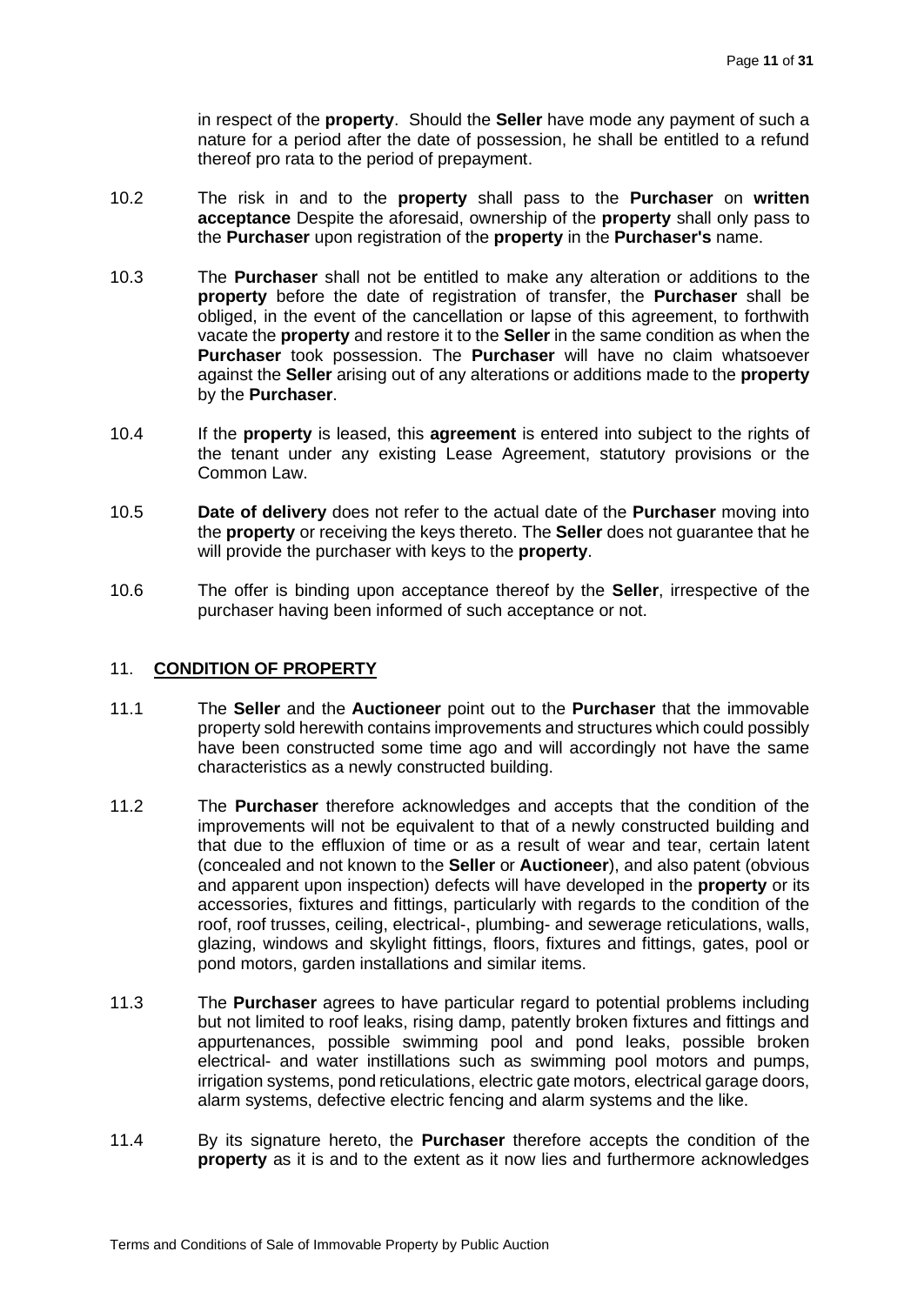that neither the **Seller** nor the **Auctioneer** hold themselves out to be experts in immovable property and that their failure to specifically point out each and every defect in the **property** cannot be ascribed to any misrepresentation on their part.

The **Purchaser** acknowledges that the **Purchaser** has conducted an inspection of the **property** and that the **Purchaser** has entered into this **agreement** on the basis of such inspection. Accordingly, the **Purchaser** warrants that the **property** is suitable for the **Purchaser's** purposes, usable and durable, compliant with the standards or requirements of any legislation or public regulation.

- 11.5 Neither the **Seller** nor the **Auctioneer** are therefore liable to the **Purchaser** for any defects, shortcomings, missing keys or movables, lost fixtures and fittings or any flaw otherwise in and to the **property**, nor for any damages suffered by the **Purchaser** by reason of such defects.
- 11.6 The **Purchaser** agrees to inspect the **property** to its satisfaction and accepts that neither the **Seller** nor the **Auctioneer** provide any guarantees or warranties, or make any representations concerning the nature of the **property** or regarding the condition or quality of the **property** or any of the improvements thereon, nor regarding any of the accessories thereto or in regard to any of the zoning or other town planning matters.
- 11.7 The **property** is therefore sold in the condition as it lies, which include all the conditions and the servitudes currently registered against the **property** and evidenced in the existing title deed thereto. Neither the **Seller** nor the **Auctioneer** are therefore accountable or liable for any deficiency in the extent of the **property** and the **Purchaser** agrees that it has fully acquainted itself with the situation, nature, condition, beacons, extent and locality of the **property** as well as all conditions of title and servitudes prior to entering into this agreement and accepts that neither the **Seller** nor the **Auctioneer** give any warranties in respect thereof and will therefore not accept any liability in respect thereof.
- 11.8 The **Purchaser** acknowledges that the **Seller** and the **Auctioneer** provided it with the opportunity to fully acquaint itself with the aforementioned clauses or the condition and status of the **property**, and that neither of them accepts any liability to the **Purchaser** in respect of same.
- 11.9 The **Purchaser** therefore willingly enters into this transaction, being fully aware of the condition of the **property** and improvements and without having been induced or influenced to enter into same by any warranties or representations or statements made or information given by either the **Seller** or the **Auctioneer** prior to the signature hereof, other than as set out in this agreement.

#### 12. **RATES AND TAXES**

The **Purchaser** will be responsible for all imposts on the **property**, inclusive of and without limiting the generality thereof, all municipal rates and taxes, arear municipal rates and taxes, levies, availability charges due on the **property** up to **date of acceptance**. The **Purchaser** will be responsible for the payment of these costs from the **date of acceptance** to the date of transfer of the **property** into his name.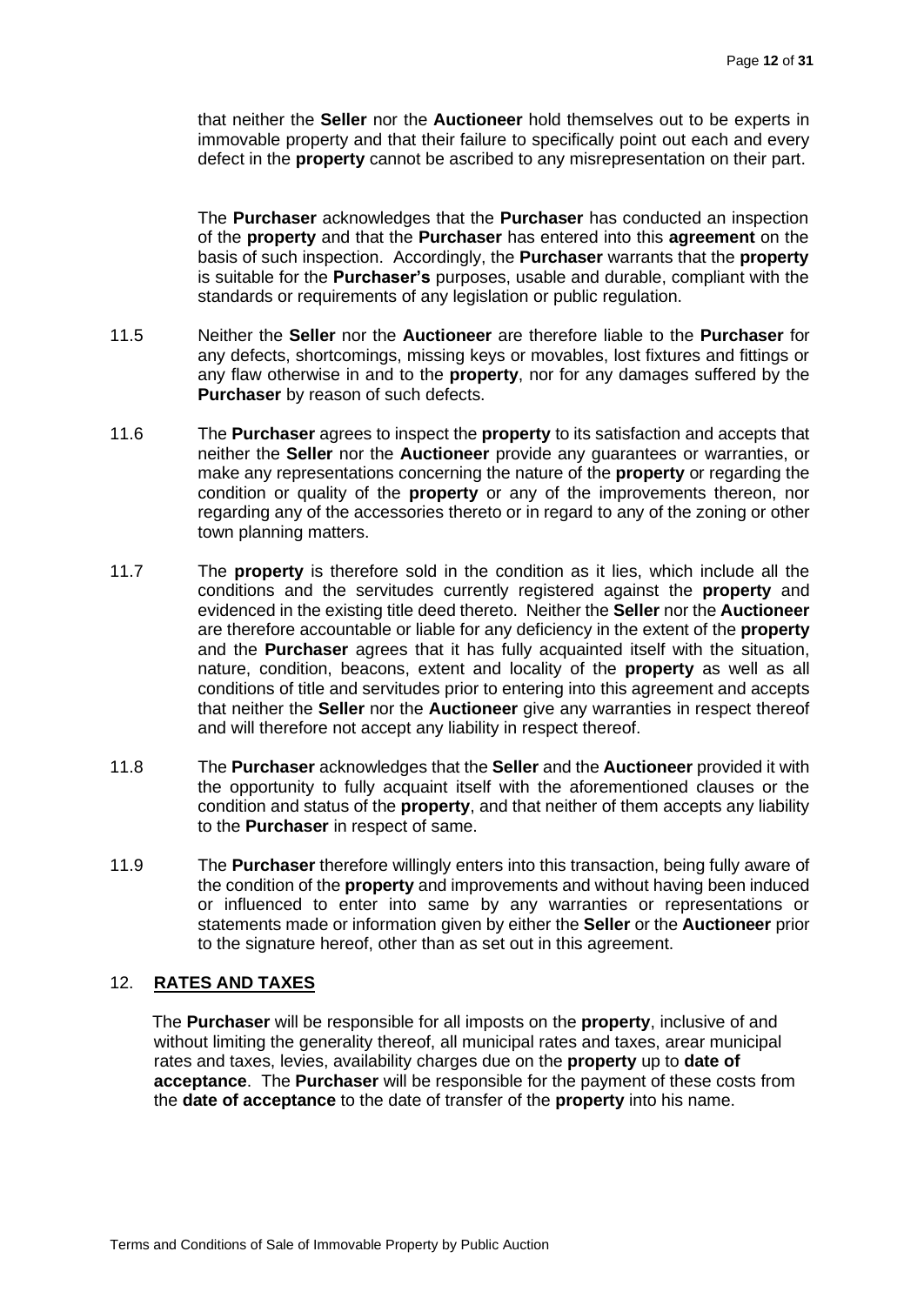# 13. **TRANSFER, VAT AND COSTS THEREOF**

- 13.1 The **Purchaser** and the **Seller** hereby undertake to sign all documents and fulfil all obligations as contained herein in order to give effect to this agreement and the completion thereof both timeously and in full on the basis that time is of the essence to effect registration of transfer of the **property** into the **Purchaser's** name. Transfer of the **property** will be effected by the conveyancer within a reasonable time after the **Purchaser** has complied with the terms and conditions of this agreement and paid to the conveyancer Transfer Duty or **VAT** whichever is applicable, costs of transfer, transfer fees, disbursements and any other amounts due hereunder or required in the transfer process.
- 13.2 If the South African Revenue Services, ("**SARS**"), regard this sale as a **VAT** transaction, then the **Purchaser** shall, in addition to the **purchase price**, pay the **Seller** the amount of **VAT** calculated at the standard rate, it being specifically recorded that the **purchase price** excludes **VAT**. Such payment shall be made or secured at the time the balance of the **purchase price** is paid or secured in terms of 4.2 and 4.3 above.
- 13.3 The **Purchaser** and/or the individuals signing this document and acting in a representative capacity, warrant that their tax affairs with **SARS** are in order and up to date or, in the event of this not being the case, that agreement has been reached and that the necessary arrangements have been made with **SARS** in respect thereof.
- 13.4 The **Seller** shall, (after registration of transfer of the **property**), furnish notice to the Local Authority and/or Eskom terminating any consumer agreements in respect of the supply of water, electricity or other services to the **property**. The **Seller** shall under no circumstances be liable for any loss or damage whatsoever arising as a result of the **Seller** terminating any consumer supply agreements after the registration of transfer.
- 13.5 The **Purchaser** shall forthwith after date of transfer; substitute himself with respect to the deposits and/or guarantees in respect of the **property** paid to the local authority and/or Eskom by the **Seller**, if any. The **Purchaser** shall notify the **Seller** that such substitution has been effected and the **Seller** shall be responsible for obtaining the return of any guarantees or refunds of any deposits from the local authority and/or Eskom.

# 14. **FINANCIAL INTELLIGENCE CENTRE ACT ("FICA")**

- 14.1 The **Seller** and the **Purchaser** acknowledge that the **Auctioneer** and conveyancer are designated "accountable institutions" in terms of **FICA**.
- 14.2 The **Seller** and the **Purchaser** hereby agree to comply with all the **FICA** requirements of the **Auctioneer** and the conveyancer and to supply the **Auctioneer** and the conveyancer with all their respective **FICA** documents, (as set out in annexure **"A"** hereto), within **3 (three)** days of demand made therefore.
- 14.3 The **Seller** and the **Purchaser** hereby acknowledge that the conveyancer is not permitted in terms of **FICA** to invest and administer any deposits, or any other monies paid in terms of this agreement, unless the **Seller** and the **Purchaser** have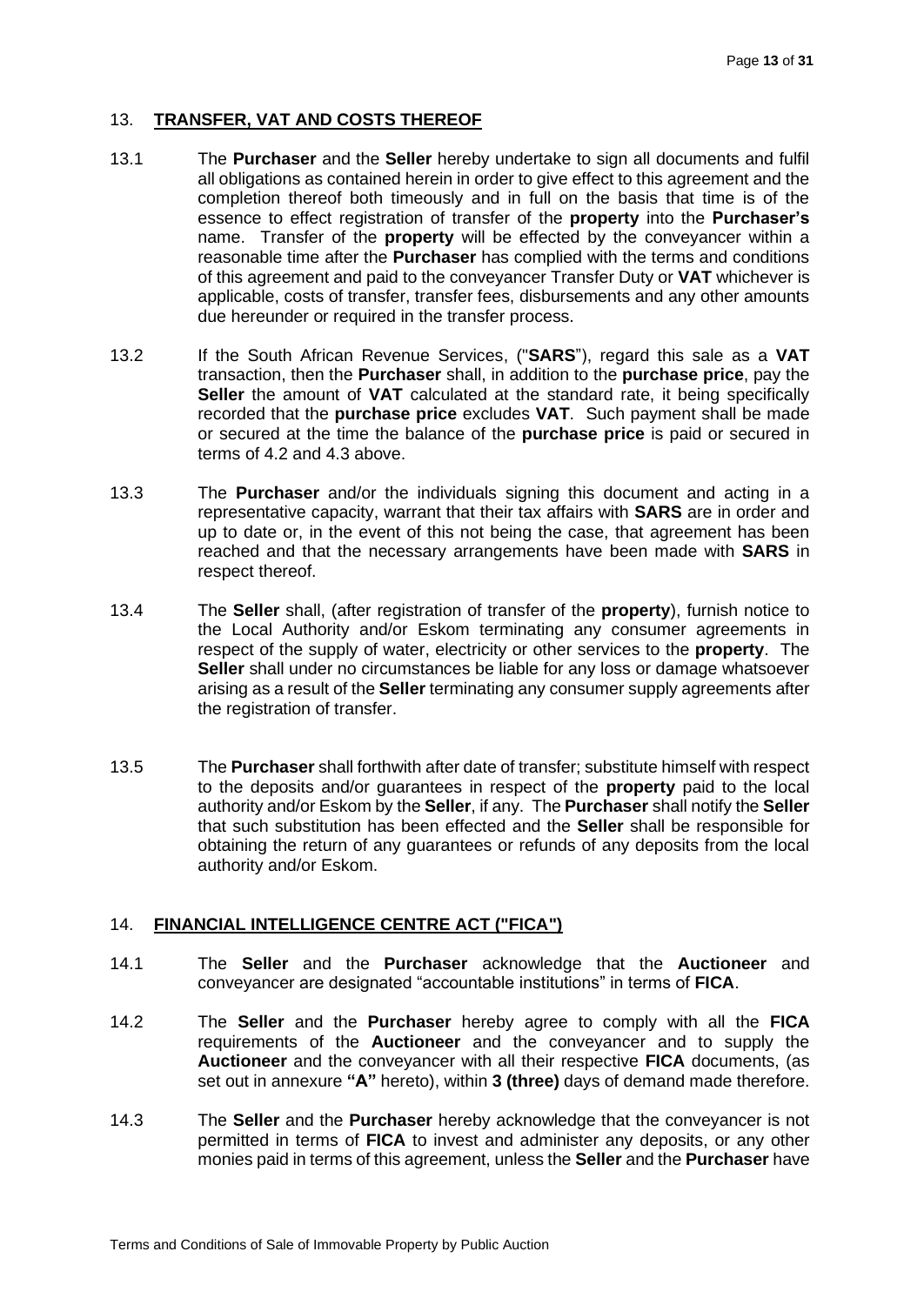provided the conveyancer with the documentation and information the conveyancer requires in terms of **FICA**.

14.4 The **Seller** and the **Purchaser** hereby agree that neither the **Auctioneer** nor the conveyancer shall be liable for any loss or damage suffered by either of them, as a result of either **Seller** or the **Purchaser** failing to comply with the provisions of this clause 13.

#### 15. **INTEREST ENTITLEMENT**

In the event that any payment or obligation is not paid in full on the due date, interest will be payable by the defaulting party thereon and calculated at the prime overdraft rate, as determined by the main bankers of the **Auctioneer**, plus **2% (two percent)** per annum calculated from the date of default until the date that the default is remedied, both days being included.

#### 16. **COMPANY TO BE FORMED**

- 16.1 In the event of the **Purchaser** signing this offer in a capacity as agent for a Company to be formed, and the **Purchaser** fails within **20 (twenty)** days from date of acceptance of this offer, to register the Company having as one of its objects the ratification and adoption of this agreement, or such Company, if formed fails to adopt or ratify this agreement within **7 (seven)** days after the date of its incorporation, then, and in such event, the **Purchaser** shall be deemed, as from the date of acceptance hereof, to have entered into this agreement in his personal capacity, and to have acquired and accepted all the rights and obligations of the **Purchaser** under this agreement, subject to the condition that all parties may in writing agree otherwise.
- 16.2 In the event of such Company being registered and duly adopting or ratifying this agreement, the said **Purchaser**, the signatory to this agreement or of the Deed of Suretyship, (being Schedule 1 hereto), shall be deemed to be bound to the **Seller** as surety and co-principal debtor *in solidum* with such Company for the due performance by it as the replacement **Purchaser** of all the terms, conditions and other obligations arising from this agreement, subject to the terms and conditions as set out in the Deed of Suretyship. (See schedule 1).

#### 17. **ASSOCIATIONS OR TRUSTS**

If any person purports to represents another person, association or a trust and sign this agreement in that capacity, then the individual so signing shall be **personally liable** to procure the signatures of the other relevant individuals mandated to sign documents and agreements of this nature, in terms of that association's constitution or the trust's Deed of Trust. If the other designated persons either do not exist at the time of signing this document or if their signatures are not procured by the individual signing this agreement within **2 (two)** weeks from **signature date** hereof, then and in that event, such person signing shall be **personally liable** and bound by the terms hereof and shall in all respects be considered to be the **Purchaser** in terms of this agreement.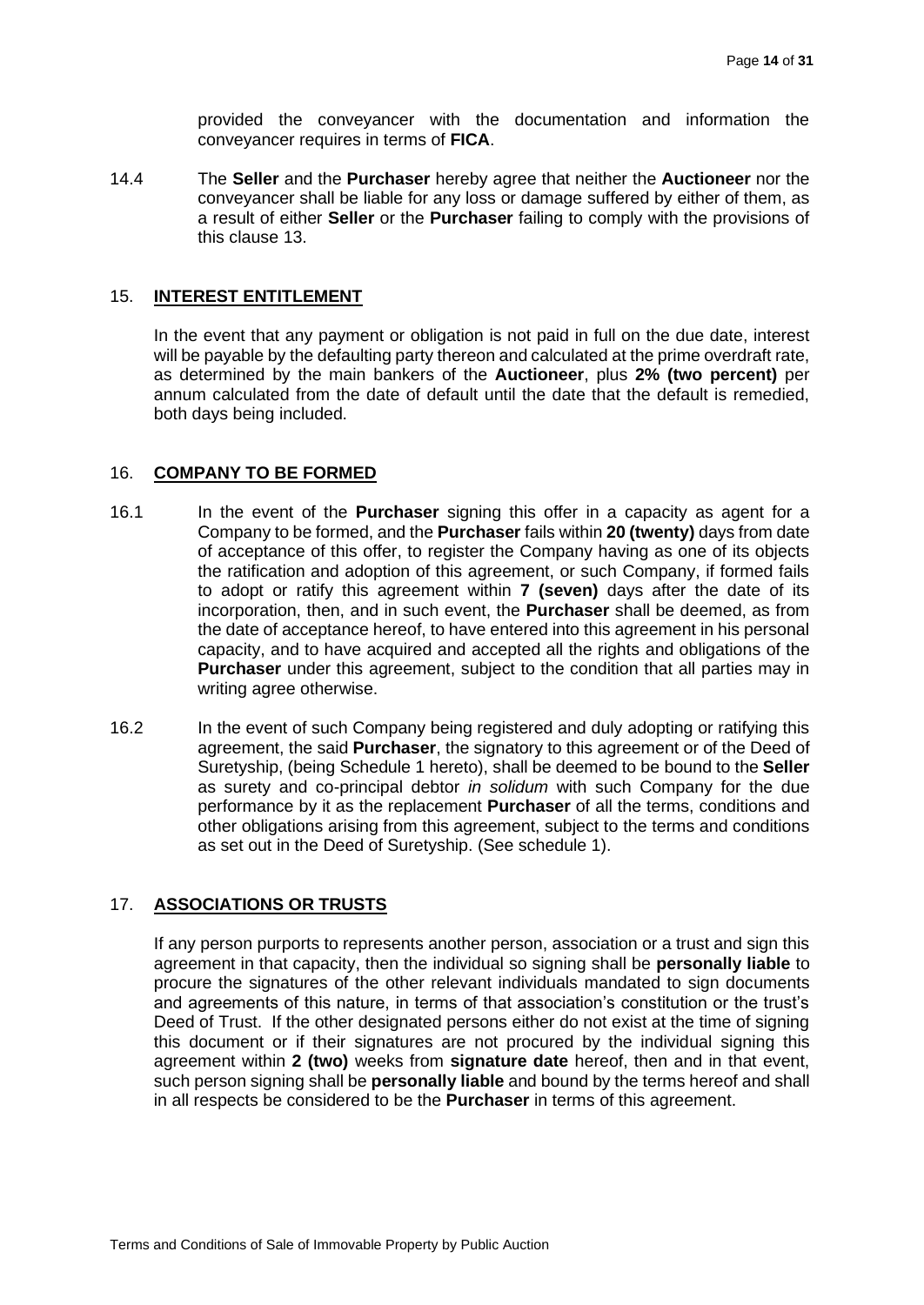#### 18. **AGENT / NOMINEE AND PROHIBITION ON FURTHER SALE**

- 18.1 Where the **Purchaser** is acting as an agent or nominee for a principal, the **Purchaser** shall be entitled, by notice in writing to that effect addressed to the **Seller** or **Auctioneer**, to nominate its principal in its place as **Purchaser**, upon the following terms and conditions:
- 18.1.1 notice of such nomination shall be handed to the **Seller** or the **Auctioneer** by not later than close of business on the day of acceptance of this offer by the **Seller**, accompanied by a copy of the agreement, *inter alia*, so appointing the **Purchaser** as agent or nominee;
- 18.1.2 the notice shall set out the name and address of the nominee so nominated as **Purchaser**;
- 18.1.3 the notice shall be accompanied by the principal's written acknowledgement:
- 18.1.3.1 that it is fully aware of all the terms and conditions of this agreement as well as the rules of auction as fully set out in such written acknowledgement; and
- 18.1.3.2 that it is bound by the provisions of this agreement and the rules of auction as the **Purchaser**;
- 18.2 Should the **Purchaser** nominate a nominee in terms of this clause, then:
- 18.2.1 all reference to the **Purchaser** in this agreement shall be deemed to be a reference to its nominee; and
- 18.2.2 the **Purchaser**, by its signature hereto, hereby interposes and binds itself jointly and severally as **surety** and **co-principal debtor** *in solidum* to the **Seller** and the **Auctioneer** for all the obligations of the nominee in terms of this agreement, including damages and losses and consequential damages as may arise.
- 18.3 Should the **Purchaser** fail to nominate a principal by close of business on the date of acceptance by the **Seller**, then it shall be bound to perform all his obligations as **Purchaser** in terms of this agreement.
- 18.4 Other than set out above in respect of nominee agreements, the **Purchaser** shall not without the express written consent of the **Seller** on-sell the **property**, or alienate, cede and/or assign any of its rights and responsibilities under this agreement to any third party prior to registration of transfer of the **property** into its name. Any transaction entered into by the **Purchaser** in contradiction of this prohibition may be ignored as *pro non scripto* by the **Seller**.

# 19. **CANCELLATION**

19.1 Should the **Purchaser** fail to comply with any of the terms or conditions of this agreement within **7 (seven)** days of dispatch of written demand, the **Seller** and/or the **Auctioneer** shall, (on behalf of the **Seller** and acting on the written instructions of the **Seller**), on such breach, be entitled without further written notice to either: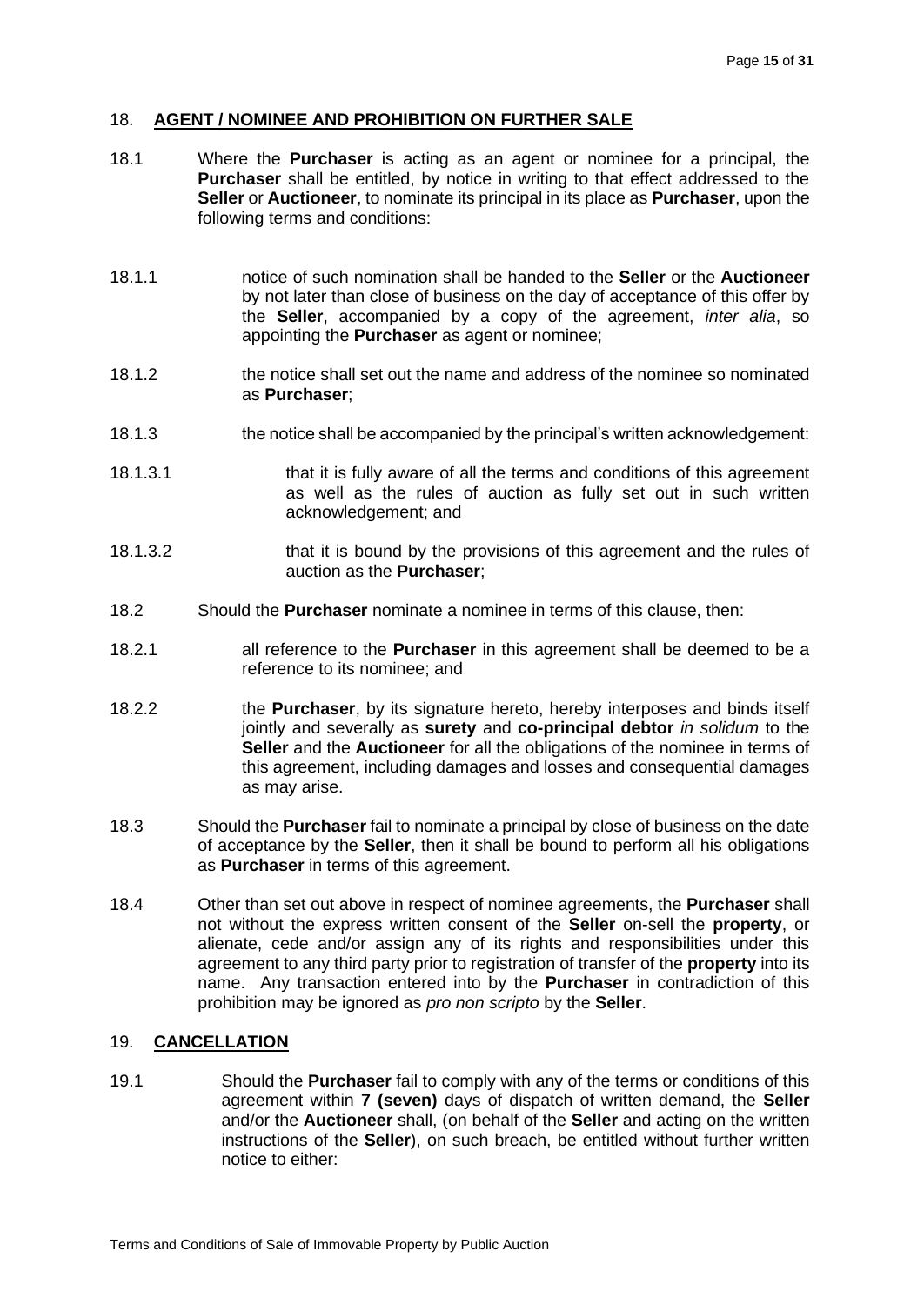- 19.1.1 cancel this agreement, take occupation of the **property** and have the **property** resold by auction or private treaty, in its sole discretion. The **Purchaser** shall then be liable for all costs of such re-sale, any deficiency in price which results therefrom and other damages and losses including consequential damages as may arise. All payments made by the **Purchaser** to the **Seller** and/or the **Auctioneer** pursuant to this agreement shall be forfeited by the **Purchaser** in favour of the **Auctioneer** and the **Seller** respectively, or, alternatively, be regarded as liquidated, pre-estimated damages and/or losses suffered by them; or
- 19.1.2 hold the **Purchaser** bound by this agreement and to claim forthwith payment of the entire purchase price and other benefits and entitlements and any other losses and damages caused as a result of such breach;

and, in either instance, hold the **Purchaser** liable in terms of the agreement to pay all commissions, **VAT** and charges and expenses as incurred and contemplated in this agreement.

19.2 The **Purchaser** will be liable for all legal costs incurred by the **Seller** and/or the **Auctioneer** arising out of a breach of this agreement, on the attorney and own client scale of costs, including the collection costs relating to the payment of the **purchase price** and/or commission, as the case may be.

#### 20. **REPAIRS AND IMPROVEMENTS AND VACATION ON CANCELLATION**

- 20.1 The **Purchaser** will not be entitled to effect any alterations to the **property** without the prior written consent of the **Seller**. The **Seller** shall not be obliged to compensate the **Purchaser** for any alterations or improvements effected to the **property**, whether same were authorised or not, in the event of this transaction being cancelled.
- 20.2 The **Purchaser** shall not have a builder's lien, improvement lien or creditor's lien over the **property** or any portion thereof, regardless of whether any building works were effected with the **Seller's** consent or not.
- 20.3 The **Purchaser** shall be liable to the **Seller** upon cancellation for any damages suffered by the **Seller** as a result of any unauthorised alterations, demolition or improvements effected by the **Purchaser** to the immovable property.
- 20.4 The **Purchaser** and/or any persons occupying the **property** through or under the authority of the **Purchaser** shall be obliged to immediately vacate the **property** upon cancellation of this agreement for any reason whatsoever, it being agreed that no tenancy shall be created by any occupation of the **Purchaser** or any one through him, prior to registration of transfer. Should the **Seller** take any steps to procure vacant possession of the **property** in such an instance, the **Purchaser** shall be liable for all costs, fees and expenses incurred by the **Seller** pertaining to same.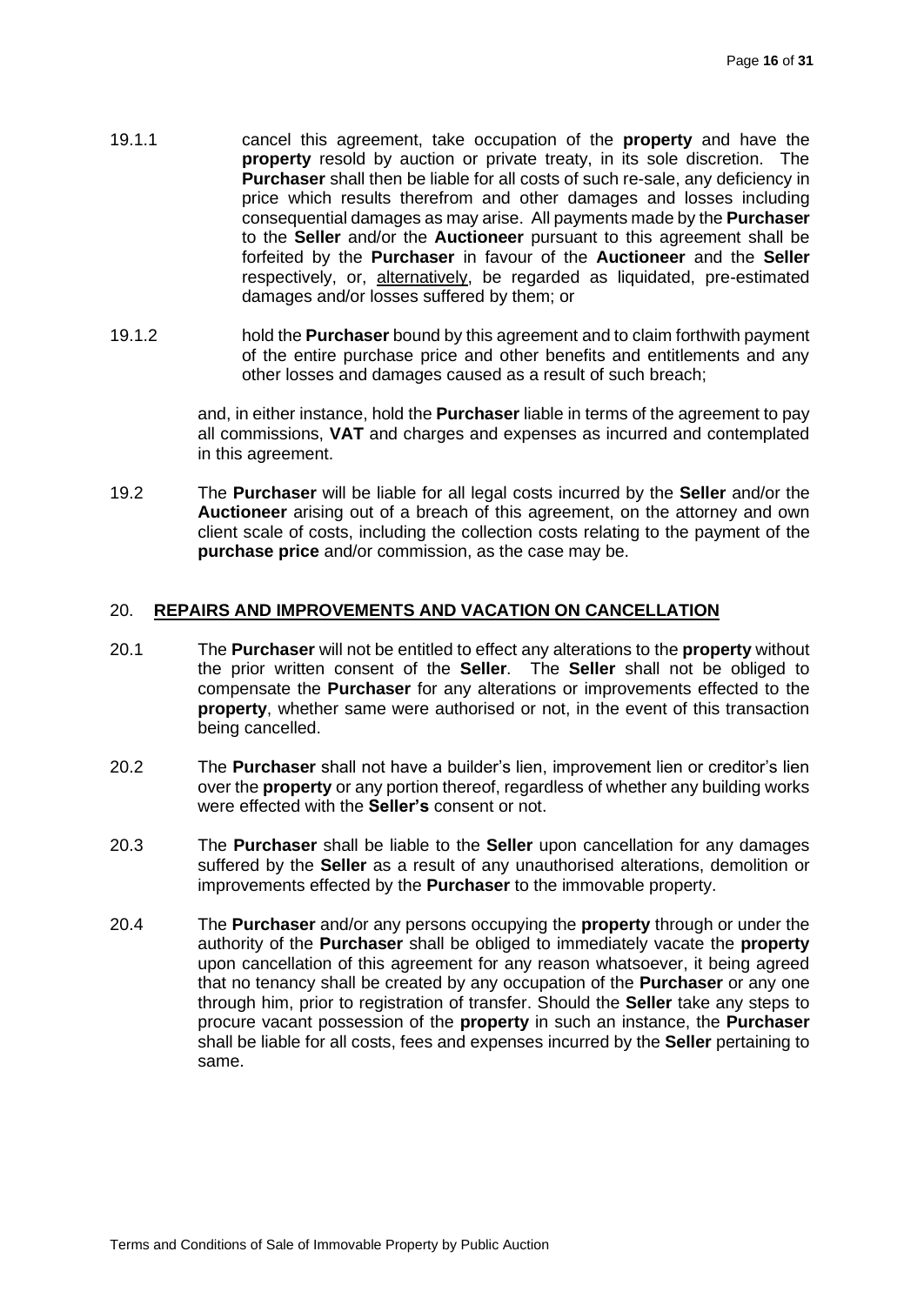## 21. **ELECTRICAL / GAS / PLUMBING COMPLIANCE CERTIFICATES**

- 21.1 The **Seller** shall not be liable to provide any Certificates of Compliance in regard to any of the electrical, electric fences, gas or plumbing installations in and to the **property** in terms of any relevant legislation, regulations or ordinances, including but not limited to the Electrical Installation Regulations of the Occupational Health and Safety Act No 85 of 1993, the Pressure Equipment Regulations of 2009, or the Water By-Law of the City of Cape Town 2010. The **Purchaser** shall be obliged to obtain such certificate/s at its own cost including the cost of any work required to any installation before such Certificate of Compliance can be issued.
- 21.2 Should an Entomologist's Certificate be required by any person or institution, the **Purchaser** shall, at its own expense obtain such certificate, and neither the **Seller** nor the **Auctioneer** shall be liable for any costs relating to such certificate being obtained.

## 22. **FIXTURES AND FITTINGS:**

- 22.1 The **property** is sold together with any buildings or other improvements thereon and to the extent as it lies. Upon the same terms and conditions ventilated in clause 9 above, (which terms are incorporated herein by reference, but appropriately adapted to what is pertinently described herein), neither the **Seller** nor the **Auctioneer** assume any liability in respect of the condition, usability, serviceability or possible state of disrepair of any of the buildings or improvements thereon, nor in respect of any of the fixtures and fittings therein, including stoves and whatever assets are sold in terms of this agreement, all of it in the condition as it currently lies.
- 22.2 Neither the **Seller** nor the **Auctioneer** will therefore be liable for any claims of whatsoever nature made by the **Purchaser** should the aforesaid improvements or fixtures and fittings either become unaccounted for or are not in the same condition upon the date of occupation as it might have been on the **signature date** hereof.
- 22.3 The parties record that **not all assets upon** the **property are included in** the **sale agreement** and that all cranes, gantries, cold rooms, spray booths, compressors, generators and production line equipment are specifically excluded from the sale and remain the **property** of the **Seller**, unless otherwise agreed upon in writing.

# 23. **MAGISTRATE'S COURT JURISDICTION**

For the purposes of all or any proceedings arising out of this agreement, the parties hereby consent to the jurisdiction of the Magistrate's Court and the Regional Court, otherwise having jurisdiction under Section 28 of the Magistrates' Court Act 32 of 1944, as amended; notwithstanding that the proceedings would otherwise be beyond the monetary jurisdiction of the Magistrate's or Regional Court. This clause shall be deemed to constitute the required written consent conferring jurisdiction upon the said Courts, pursuant to the Magistrates' Court Act of 1944, as amended. Notwithstanding the aforegoing, this shall not preclude either party from approaching the High Court of South Africa for any relief sought.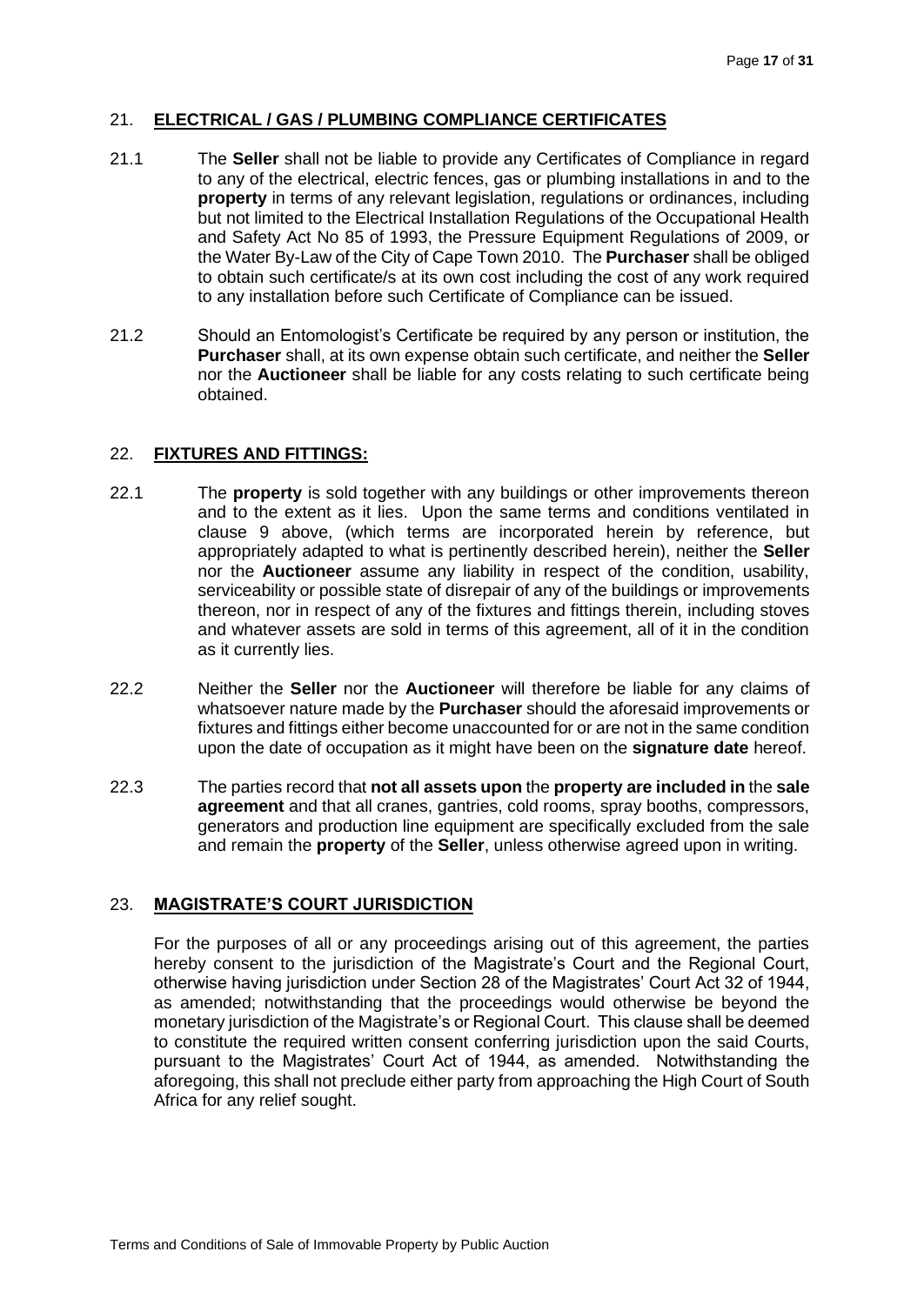#### 24. **JOINT AND SEVERAL LIABILITY**

Should there be more than one **Purchaser**, all **Purchaser**s shall all be individually, jointly and severally liable for all the obligations in terms hereof, as well as for the payment of all obligations and benefits assumed hereunder and for complying with all the terms and conditions of this agreement of whatever nature.

#### 25. **COSTS**

In the event of a breach of this agreement, the defaulting party shall be liable for all legal costs incurred by the **Seller** or **Auctioneer** in enforcing any of their rights arising herefrom, on an attorney and client scale, including collection commission.

#### 26. **WHOLE AGREEMENT (NO AMENDMENT)**

- 26.1 This agreement constitutes the whole agreement between the parties relating to the subject matter hereof.
- 26.2 No amendment of this agreement or any provision or term of the agreement, or any other document issued or executed pursuant to or in terms of this agreement and no settlement of any disputes arising under this agreement and no extension of time, waiver or relaxation or suspension or consensual cancellation of any of the provisions or terms of this agreement or of any agreement or other document issued pursuant to or in terms of this agreement shall be binding unless recorded in a written document signed by the relevant parties. Any such extension, waiver, relaxation, suspension or the like which is so provided or made will be strictly construed as relating strictly to the matter in respect whereof it was made or provided.
- 26.3 No extension of time, or waiver, or relaxation of any of the provisions or terms of this agreement or any agreement or other document issued or executed pursuant to, or in terms of this agreement, will operate as an estoppel against the **Seller** and/or the **Auctioneer** in respect of any rights under this agreement, nor shall it operate so as to preclude the **Seller** and/or the **Auctioneer** thereafter from exercising any rights strictly in accordance with this agreement.
- 26.4 This agreement may be executed by the parties in one or more counterparts, each of which shall be deemed to be an original, but all of which shall together constitute one and the same agreement. This agreement may also be executed by any one of the parties signing an original and telefaxing the original for signature to another party. Signature of a faxed copy shall be deemed to be the signature of an original.

#### 27. **INTERPRETATION**

- 27.1 The headings of the clauses in this agreement are for the purpose of convenience and reference only, and shall not be used in the interpretation of, nor modification or amplification of the terms of this agreement or any clause thereof. Unless the contrary intention appears, words importing:-
- 27.1.1 any one gender includes the other gender;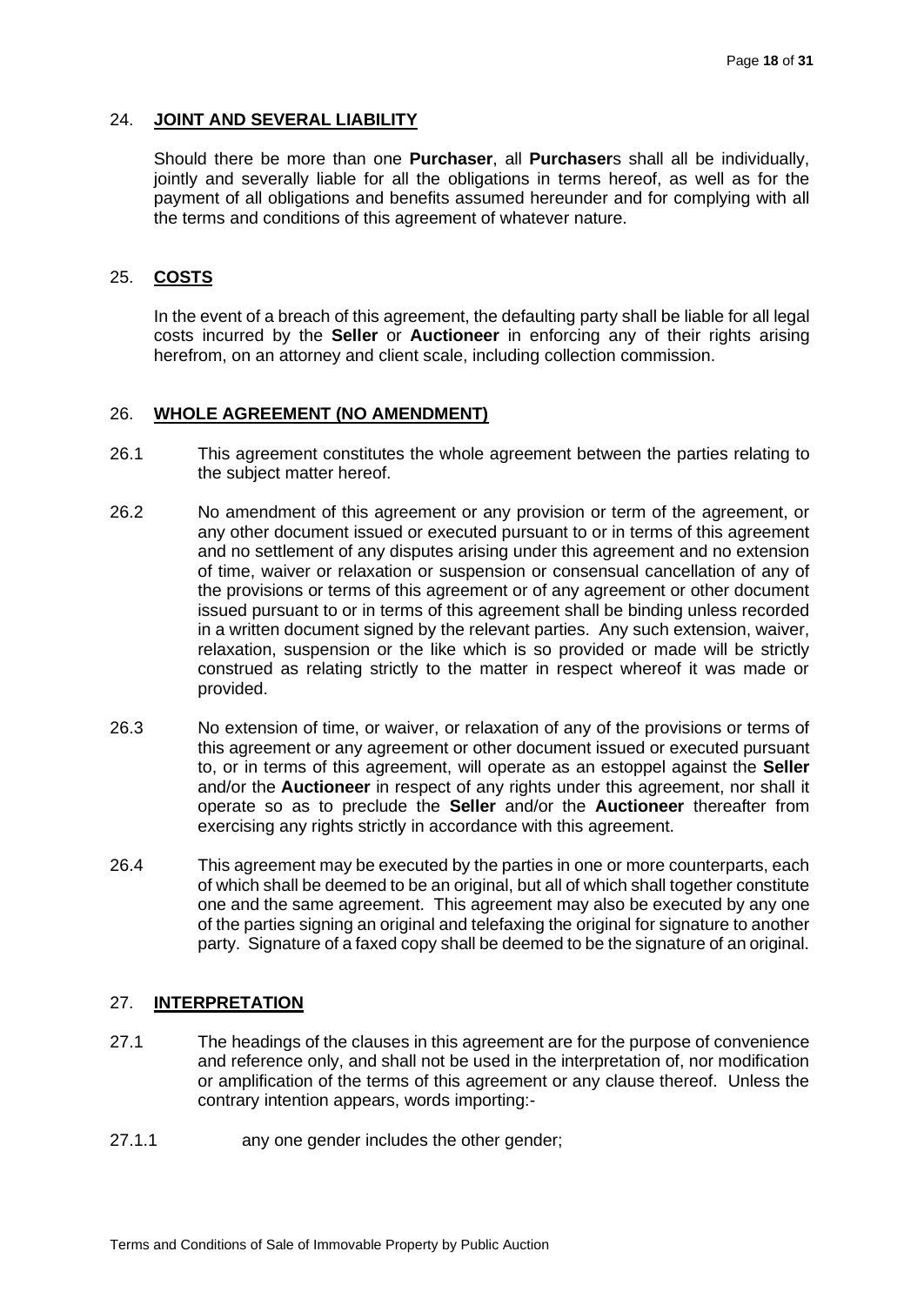- 27.1.2 singular includes the plural and *vice versa*; and
- 27.1.3 any reference to persons includes natural persons, corporate or unincorporated entities and the state and for purposes of this agreement, also refers to trusts as represented by their trustees.
- 27.2 In the event that the **Purchaser** is a consumer, this agreement will be read subject to the Consumer Protection Act, 68 or 2008 and should any clause or time period referred to in the clauses be in conflict with any of the rights of the **Purchaser** in terms of the Act, then such a clause or time period shall be substituted with any rights afforded by the Act to such **Purchaser**.

#### 28. **DOMICILIUM ADDRESS FOR ALL NOTICES**

- 28.1 The **Purchaser** hereby chooses as service address (*domicilium citandi et executandi)* for all purposes under this agreement, whether in respect of Court process, notices or other documents or communications of whatever nature, the addresses as set in out in clause 2 above.
- 28.2 The **Seller** hereby chooses as its service address (*domicilium citandi et executandi)* for all purposes under this agreement, whether in respect of Court process, notices or other documents or communications of whatever nature, the address care of the **Auctioneer** as set out in clause 2 above.
- 28.3 Any notice or communication required or permitted to be given in terms of this agreement shall be valid and effective only if in writing, but it will be competent to give notice by e-mail or fax.
- 28.4 Any notice by any party:
- 28.4.1 delivered by hand to a person apparently not less than **16 (sixteen)** years of age and apparently residing or employed there during ordinary business hours at the physical address chosen as the other party's *domicilium citandi et executandi* shall be deemed to have been received on the day of delivery; and
- 28.4.2 sent by e-mail or fax to the other party's chosen e-mail address or fax number stipulated above, and shall be deemed to have been received on the date of transmission thereof (unless the contrary is proven).
- 28.5 Notwithstanding anything to the contrary herein contained, a written notice or communication actually received by the **Purchaser** shall be an adequate written notice or communication to the **Purchaser** notwithstanding that it was not sent or delivered to the other party's *domicilium citandi et executandi*.

#### 29. **MATRIMONIAL PROPERTY ACT CONSEQUENCES**

To the extent necessary, the **Purchaser** hereby warrants that all written consents required by the Matrimonial **property** Act No 88 of 1984 in respect of this agreement or any matters arising therefrom or in terms hereof have been duly given.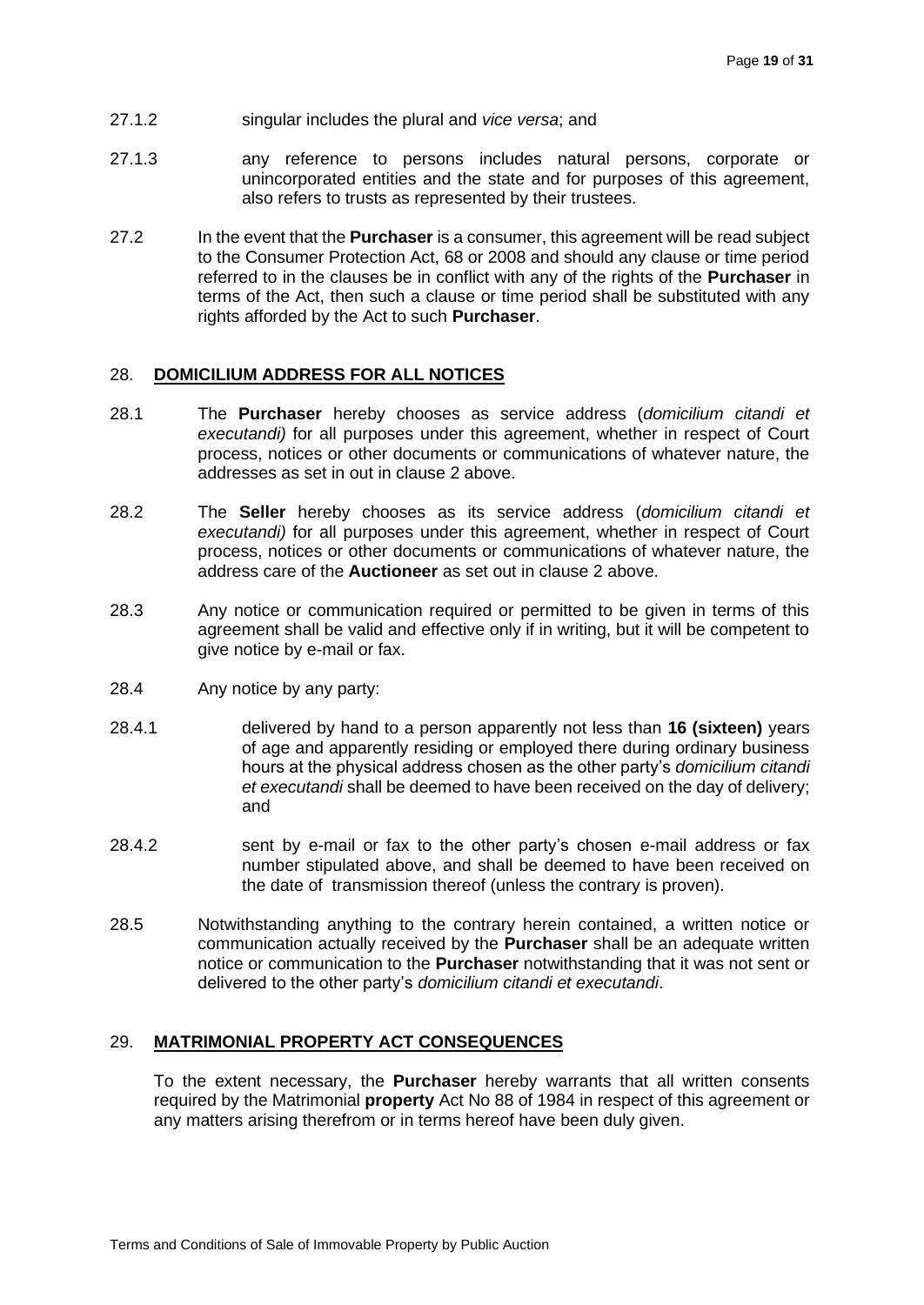#### 30. **SEVERABILITY**

Should any clause herein be ruled to be unenforceable, the offending clause shall be severed from this agreement and the residual clauses shall survive and remain fully binding on the **Purchaser** and **Seller**.

#### 31. **APPROVAL FOR CERTAIN FUNDAMENTAL TRANSACTIONS (THIS CLAUSE IS NOT APPLICABLE TO INSOLVENT SELLERS)**

- 31.1 The parties declare that they are aware of the provisions of Section 112 of the Companies Act, which states that if the **Seller** is a company and the **property** constitutes either the whole or the greater part of the undertaking of the **Seller**, then the shareholders of the **Seller** need to approve this transaction by way of a special resolution.
- 31.2 Accordingly, the **Seller** declares that the provisions of Section 112 are / are not [*delete whichever is not applicable*] applicable to the sale of this **property**.
- 31.3 If Section 112 is applicable to the sale of this property and the special resolution has not yet been obtained from the shareholders as described in Section 112 of the Companies Act, then the Directors of the **Seller** warrant that they will procure the said special resolution within **14 (fourteen)** days from date of acceptance of this agreement, specifically mentioning therein that the shareholders ratify this sale of the **property**.

#### 32. **SPECIAL CONDITIONS**

- 32.1 This agreement is subject to the Acceptance by the **Creditor / Seller**, withing a period of **14 (Fourteen) days** ("**confirmation period**"). The **Seller** warrants that he/she/they have the necessary powers to either accept or reject this offer.
- 32.2 Should the **Seller** not accept the sale, within the time period stipulated in clause 31.1, this document is deemed *pro non scripto*.
- 32.3 The **Creditor / Seller** further reserves the right to accept any other offer that may be received, during the **confirmation period** in respect of this **property.**
- 32.4 The **Seller** and the **Purchaser,** including the **Auctioneer** (if applicable) agree that in the event the **arrear** rates and taxes, levies and or electricity or any other statutory liability in this regard, exceeds the **purchase price**, this agreement shall become *null and void* and all monies paid by any **party** shall be refunded.
- 32.5 This agreement is conditional to the **Purchaser** applying for membership of the **company** and accepts becoming a voting member and accepting his/her/its obligations towards the **company** as a voting member as are contained in the Memorandum of Incorporation and Rules and Regulations of the **company**.
- 32.6 The **Purchaser** shall so become a member as contemplated in clause 31.5 even in the absence of the **Purchaser** having completed a membership application form with the **company**, by virtue of entering into this agreement.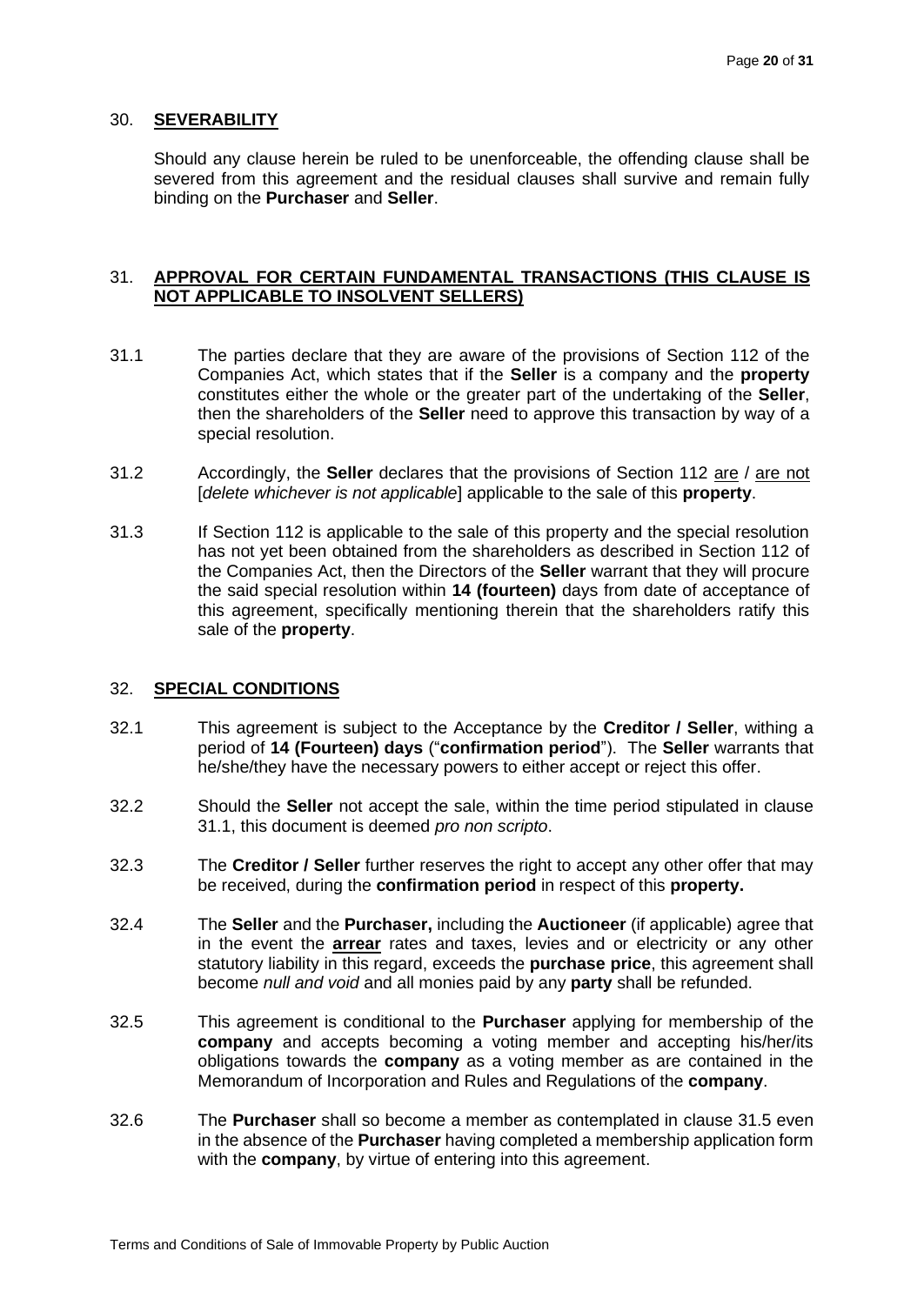- 32.7 It is hereby agreed that **all arrear** Municipal costs required to obtain a Clearance Certificate to enable Transfer to proceed, will be paid for by the **PURCHASER.** This includes, and is not limited to, Rates and Taxes, Water, Electricity, Sewerage, Levies, arrear interest and, should the account have been handed over for legal assistance, any outstanding legal fees thereon.
- 32.8 It is hereby agreed that the **seller** does not guarantee **vacant occupation** and that it is the **responsibility** of the **purchaser** to evict the tenant.
- 32.9 In the case of **breach of contract / non-performance** by the buyer the payable deposit set out in clause 4.2 becomes **non-refundable.**
- 32.10 **Transferring attorneys** will be appointed by the Sellers**.**
- 32.11 Occupation can be given to the perspective buyer on the date of acceptance, subject to the condition that the 15 % Deposit, Auctioneers Commission is paid and guarantees within 60 days be delivered. Failure of which the buyer agrees unconditionally to immediately vacate the property. In the event that the buyer has begun preparing or planting the arable lands, such work will be forfeited to the seller and occupation will be taken at the risk of the buyer, no set off in any form will apply in favour of the purchaser.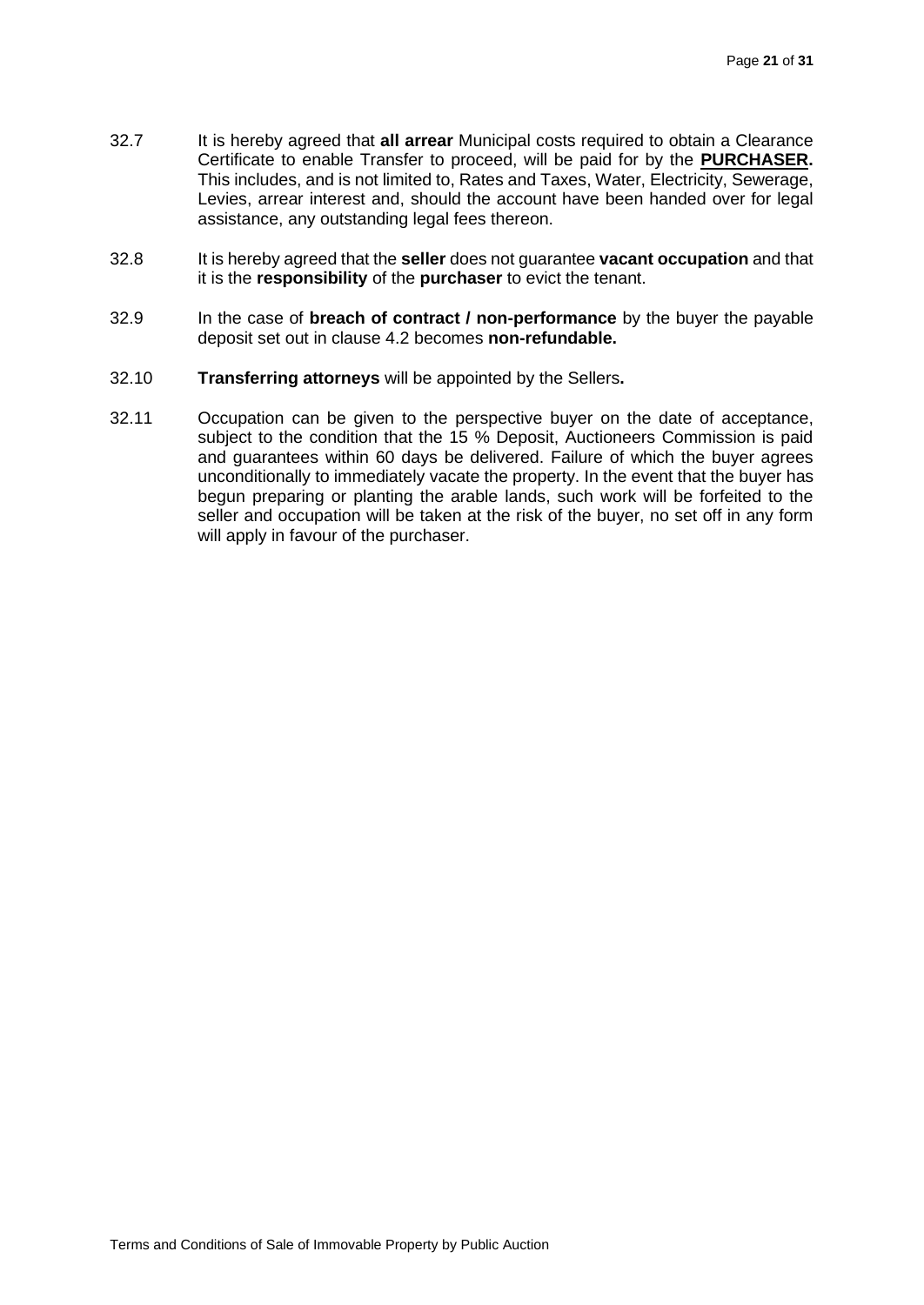# **DECLARATION BY AUCTIONEER:**

| $I,$ the undersigned, $\frac{1}{1}$                                                                                          |  | <u>saaraan dheeraa</u>                 |
|------------------------------------------------------------------------------------------------------------------------------|--|----------------------------------------|
| the Auctioneer who conducted the auction, hereby certify that the Rules of Auction are, to                                   |  |                                        |
| best of my knowledge and belief, according to the requirements of Regulation 21 of the                                       |  |                                        |
| Consumer Protection Act, Act 68 of 2008.                                                                                     |  |                                        |
|                                                                                                                              |  |                                        |
|                                                                                                                              |  |                                        |
|                                                                                                                              |  |                                        |
|                                                                                                                              |  |                                        |
|                                                                                                                              |  |                                        |
|                                                                                                                              |  |                                        |
|                                                                                                                              |  |                                        |
| Rand) excluding VAT.                                                                                                         |  |                                        |
|                                                                                                                              |  |                                        |
|                                                                                                                              |  |                                        |
|                                                                                                                              |  |                                        |
|                                                                                                                              |  | 2022.                                  |
|                                                                                                                              |  |                                        |
| As witnesses:                                                                                                                |  |                                        |
|                                                                                                                              |  |                                        |
| 1.                                                                                                                           |  |                                        |
|                                                                                                                              |  |                                        |
|                                                                                                                              |  |                                        |
| 2.                                                                                                                           |  |                                        |
|                                                                                                                              |  | <b>PURCHASER</b>                       |
|                                                                                                                              |  | (Duly authorised)                      |
|                                                                                                                              |  |                                        |
|                                                                                                                              |  |                                        |
|                                                                                                                              |  | <b>Signature of Purchaser's Spouse</b> |
|                                                                                                                              |  | (If applicable)                        |
|                                                                                                                              |  |                                        |
|                                                                                                                              |  |                                        |
|                                                                                                                              |  |                                        |
|                                                                                                                              |  |                                        |
|                                                                                                                              |  | 2022.                                  |
| As witnesses:                                                                                                                |  |                                        |
|                                                                                                                              |  |                                        |
|                                                                                                                              |  |                                        |
| 1.<br><u> 1989 - Johann John Stone, mars eta biztanleria (h. 1989).</u>                                                      |  |                                        |
|                                                                                                                              |  |                                        |
|                                                                                                                              |  |                                        |
| 2.<br><u> 2000 - Jan James James Jan James James James James James James James James James James James James James James</u> |  |                                        |
|                                                                                                                              |  | <b>AUCTIONEER</b>                      |
|                                                                                                                              |  | (Duly authorised and who accepts       |
|                                                                                                                              |  | all benefits hereby conferred)         |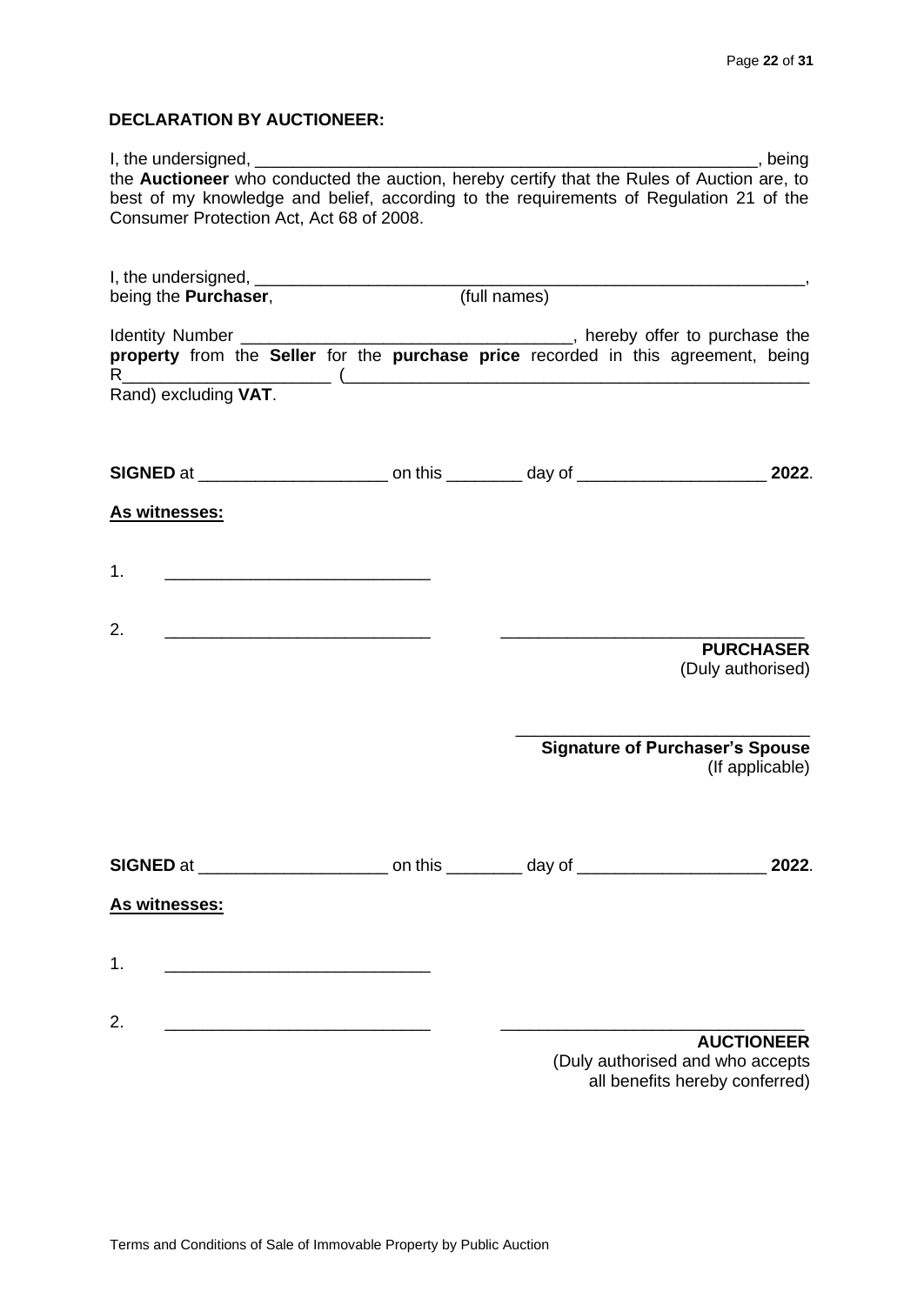| SIGNED at     | on this _________ day of _____________ | 2022.                                                                  |
|---------------|----------------------------------------|------------------------------------------------------------------------|
| As witnesses: |                                        |                                                                        |
| $\mathbf 1$   |                                        |                                                                        |
|               |                                        |                                                                        |
| 2.            |                                        | <b>SELLER</b>                                                          |
|               |                                        | (who signs personally or warrants<br>authority to sign this agreement) |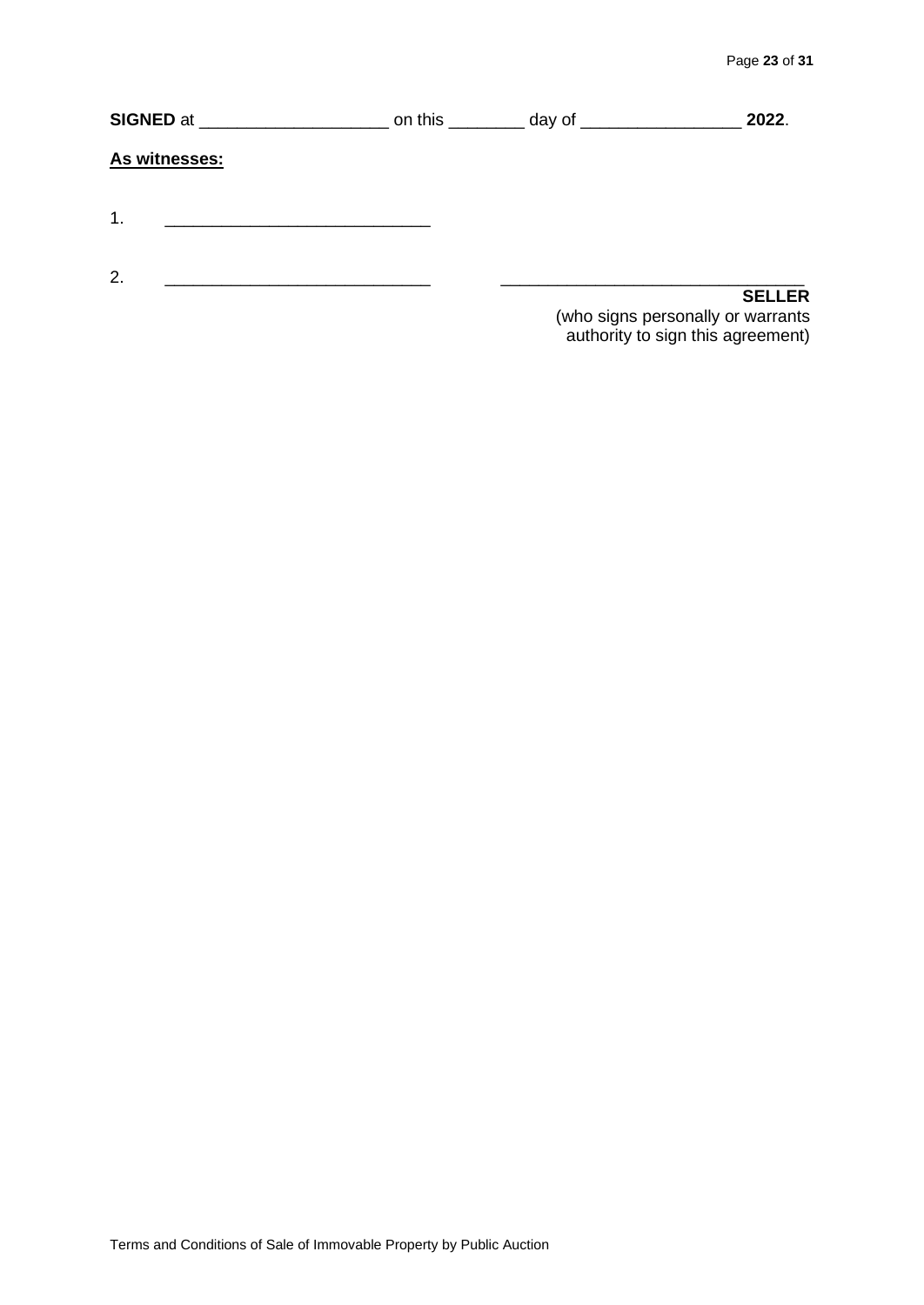# **Annexure "A"**

# **FICA REQUIREMENTS: Natural Persons**

- 1. South African identity document (foreigners: passport)
- 2. Utility bill addressed to your residential address less than 3 months (accounts for mobile phones are not acceptable)
- 3. South African Income Tax reference number
- 4. Confirmation marital status, i.e. unmarried or married.

If Married:

- Marriage certificate
- If IN community of property (no ante-nuptial contract)
	- o S.A. identity document (foreigner: passport) of your SPOUSE
- If OUT of community of property (by Antenuptial Contract ("ANC")
	- $\circ$  Page 1 (and page 2 if necessary) reflecting the registered number and names of both parties
- If your Marriage is governed by the Laws of another country/state
	- o S.A. identity document (foreigner: passport) of your SPOUSE;
	- $\circ$  Name of the country/state governing your marriage, i.e. the country where the husband was living at the time of the marriage with the intention of staying there permanently.

# **FICA REQUIREMENTS: Entities (Companies / CCs / Trusts)**

- Person acting on behalf of the Entity must comply with paragraphs 1 to 4 above.
- All directors / members / trustees must also comply with paragraphs 1 to 4 above

# PLUS THE FOLLOWING:

- 1. Companies: CM1 CM22
- 2. Close Corporations: CK1 CK2, if applicable
- 3. Trusts:

Letters of Authority / Master's Certificate;

Trust Deed and all amendments thereto.

Resolution to approve the purchase (and loan application, if applicable) taken before the Agreement of Sale was signed. (The only exception is where it is a cash transaction and all the Trustees have signed the Agreement of Sale.)

- Detailed FICA requirements for Entities, will be supplied to such Purchasers, in due course.
- FICA requirements for Other Entities, if applicable, will be supplied to such Purchasers.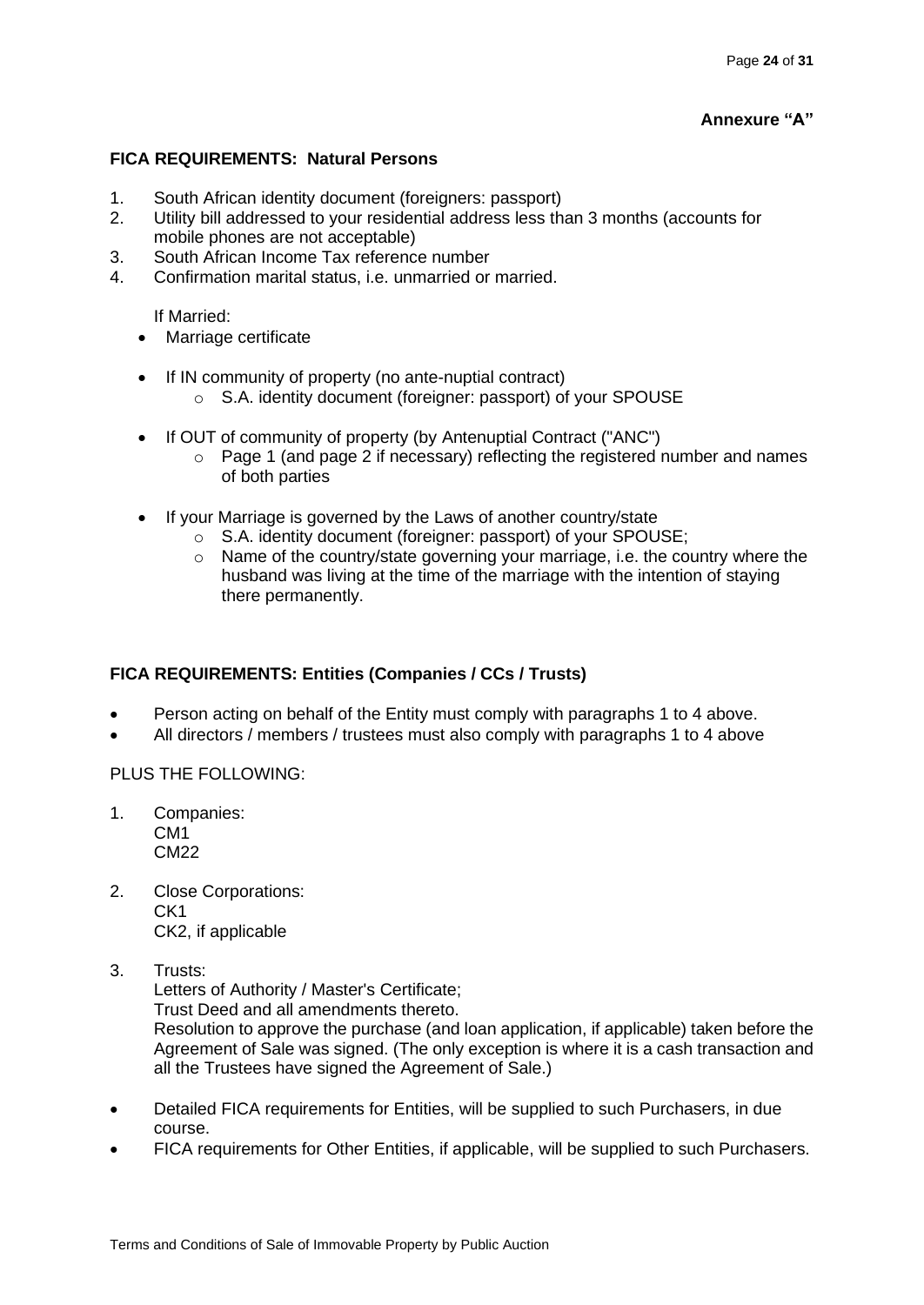# **DEED OF SURETYSHIP**

| I/We, the undersigned, |  |
|------------------------|--|
| (Identity number/s:    |  |
| of the address/es:     |  |

\_\_\_\_\_\_\_\_\_\_\_\_\_\_\_\_\_\_\_\_\_\_\_\_\_\_\_\_\_\_\_\_\_\_\_\_\_\_\_\_\_\_\_\_\_\_\_\_\_\_\_\_\_\_\_\_\_\_\_\_\_\_\_\_\_\_\_\_\_\_\_\_\_\_

(hereinafter referred to as the "**Surety/ies**"), by my/our signature/s hereto, hereby bind myself/ourselves in terms of this Deed of Suretyship, to and in favour of the **Seller** (as defined) for payment of the **debts** by the **Purchaser** (as defined) to the **Seller**, arising from the **Rules of Auction and Conditions of Sale** and in this Deed of Suretyship.

## 1. **INTERPRETATION AND DEFINITIONS**

In this **agreement**, the following words and phrases will, unless the contrary intention appears, have the following meanings:

- 1.1 **"agreement**" means the deed of suretyship embodied in this document, as amended from time to time in accordance with its terms;
- 1.2 **"auction"** means the auction to be held on **19 August 2021** at **11:00**, of the **properties**, governed by the **Rules of Auction and Conditions of Sale**;
- 1.3 "**business day**" means a day, other than a Saturday, a Sunday or a public holiday, on which banks are open for business in the Republic of South Africa;
- 1.4 "**business rescue**" means proceedings to facilitate the rehabilitation of a company that is financially distressed as contemplated in Chapter 6 of the **Companies Act**;
- 1.5 "**Companies Act**" means the **Companies Act** No. 71 of 2008, as amended;
- 1.6 **"confirmation date"** means the date upon which the **Seller** shall have confirmed the sale of the immovable properties;
- 1.7 "**debts**" means without limiting its meaning, all obligations, debts, including every claim, indebtedness, liability or other commitment, direct or indirect, of any nature (including but not limited to liability for the repayment of any capital amount and interest thereon and any costs, charges and expenses and liability to pay damages as a result of a breach or repudiation and any other obligations), which the **Seller** has against the **Purchaser** arising from and under the Rules of Auction and Conditions of Sale of immovable property, and/or, documents referred to therein;
- 1.8 "**parties**" means the **Surety**, the **Seller** and the **Purchaser** and "**party**" means any one of them;
- 1.9 **"Rules of Auction and Conditions of Sale"** means the Rules and Conditions governing the sale of the immovable properties at the **auction** at the instance of the **Seller**, which are inextricably bound to this Deed of Suretyship;
- 1.10 "**signature date**" means the date of signature of this **agreement** of Suretyship, contemporaneously with the signature of the Conditions of Sale of immovable **property/ies**.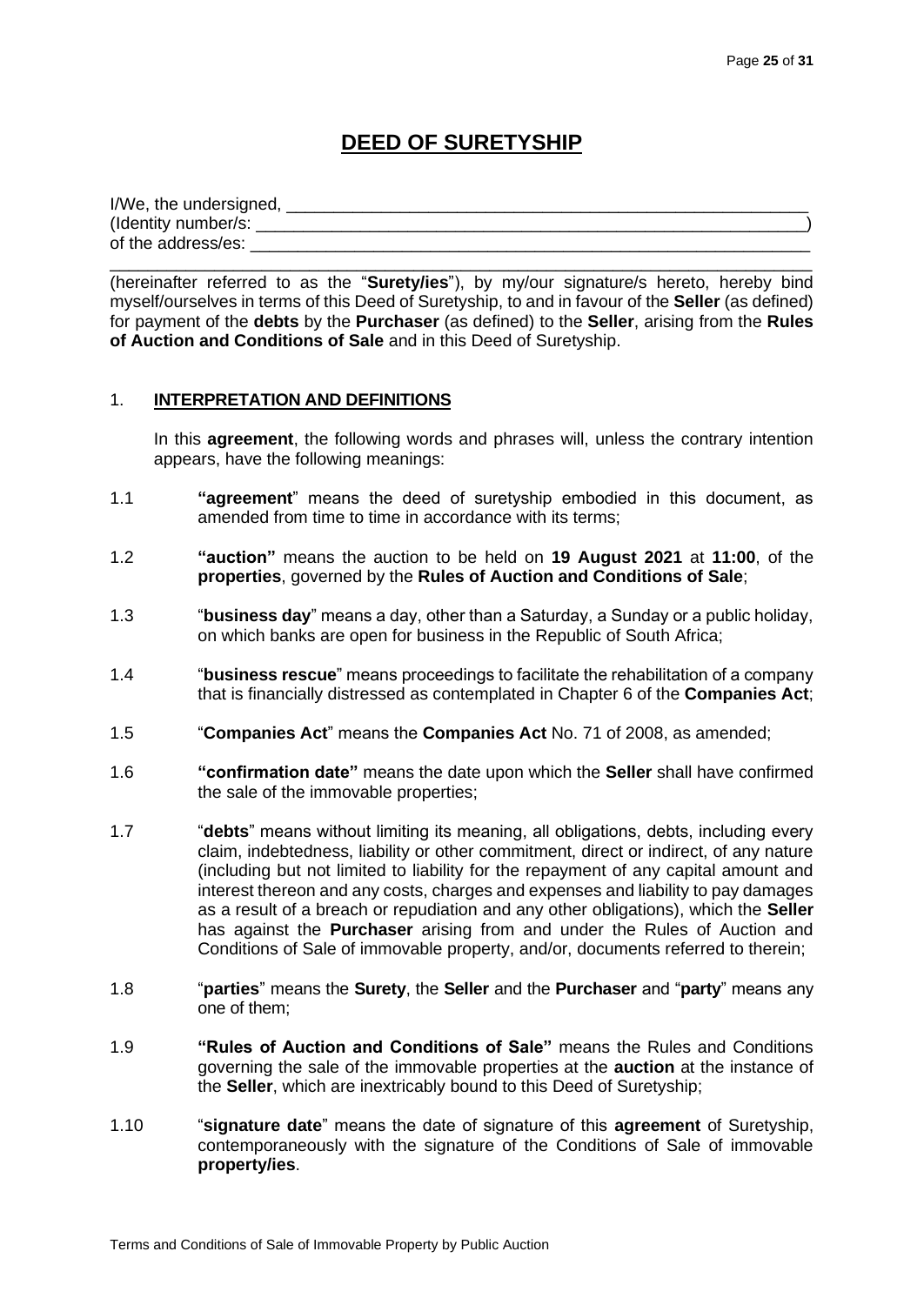#### 2. **SURETYSHIP**

- 2.1 The **Surety/ies**, by its/their signature hereto, bind/s itself/themselves jointly and severally and *in solidum*, with the **Purchaser**, the one paying the other to be absolved, as surety/ies for and co-principal Purchaser/s for the proper and timeous payment and performance of all the **debts** incurred at the **auction**, and/or, at any time owed to the **Seller** by the **Purchaser**, the **Surety/ies** renouncing the benefits of excussion, division and no value received.
- 2.2 The **Surety/ies** shall be, and remain bound to the **Rules of Auction and Conditions of Sale** and this **agreement**, which shall at all times be fully and immediately enforceable, until the **Surety/ies** are released from their obligations in terms of this **agreement** in accordance with clause [2.10.](#page-26-0)
- 2.3 Any admission or acknowledgement of indebtedness by the **Purchaser**, or the liquidators, trustees, curators, executors, business rescue practitioners or other legal representatives of the **Purchaser** shall be binding on the **Surety/ies** and shall have the same effect in all respects if made by the **Surety/ies**.
- 2.4 Should the **Purchaser** fail to discharge timeously any debt owed to the **Seller** or be placed in liquidation (whether provisional or final and whether voluntary or compulsory) or placed under **business rescue**, the **Seller** shall be entitled to require immediate performance by the **Surety/ies** in respect of all **debts** owed to the **Seller** by the **Purchaser**, whether the due date for such performance has arrived or not.
- 2.5 If the **Purchaser** is placed under winding-up (whether provisional or final) or placed under **business rescue**, the **Surety/ies'** liability hereunder shall not be affected in any way. Without limiting the generality thereof, this **agreement** shall continue to guarantee payment of the full extent of any indebtedness of whatsoever nature due to the **Seller** in terms of the **Rules of Auction and Conditions of Sale**.
- 2.6 Should the **Surety/ies** resist any claim arising out of this **agreement** on the grounds that:
- 2.6.1 there is no cause (i.e. reason or basis) for the **Seller**'s claim (i.e. *non causa debiti);* or
- 2.6.2 errors have been made in calculating the amount claimed (i.e. *errore calculi);*  or
- 2.6.3 in the case of monies lent, no money, or less than has been claimed, has been advanced (i.e. *non numeratae pecuniae);* or
- 2.6.4 no value has been received, then

the onus of proving that ground or those grounds shall be on the **Surety/ies**.

2.7 The **Surety/ies** renounce all the benefits of excussion, division and cession of actions, the meaning and effect of which they declare they understand.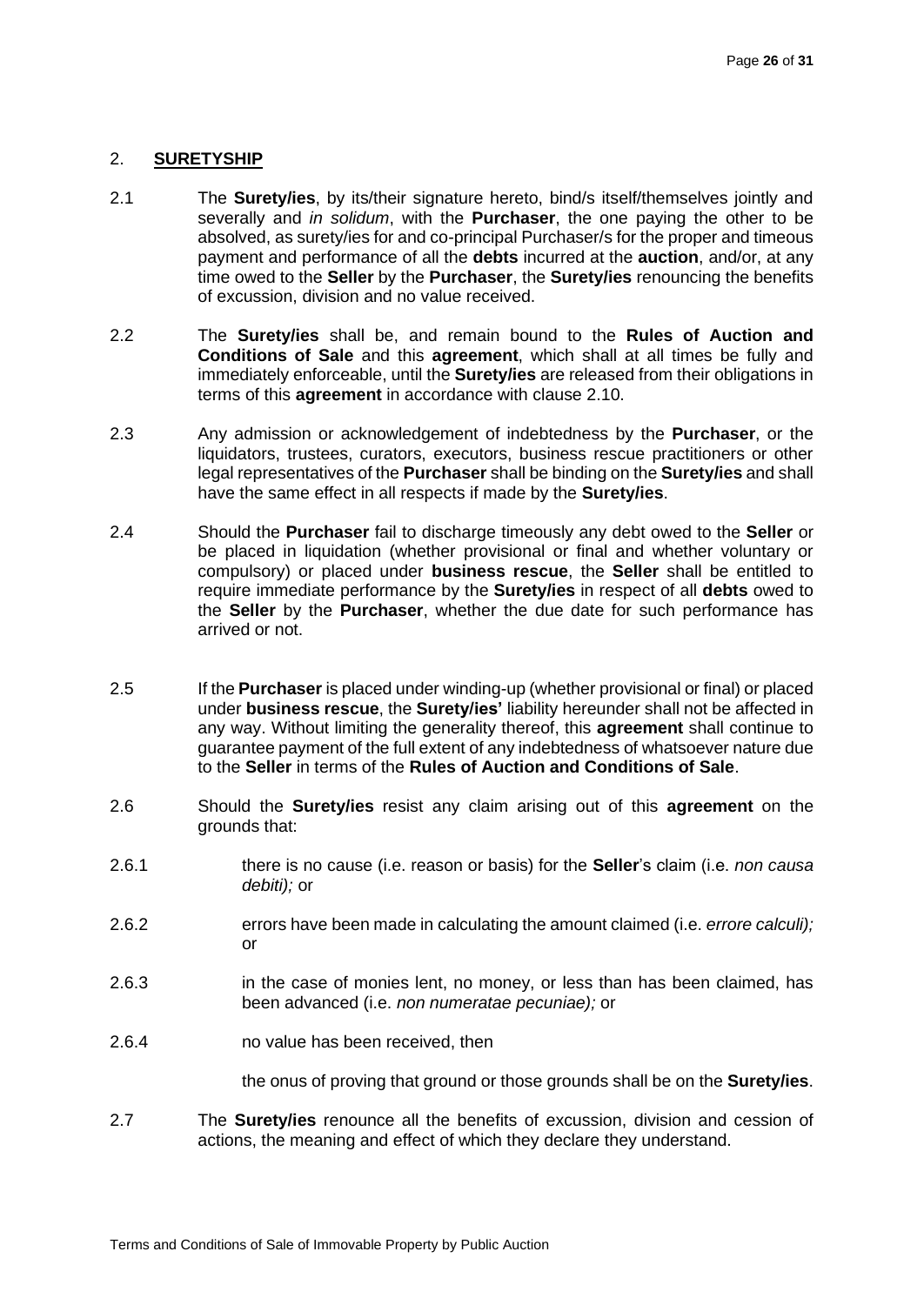- 2.8 The **Surety/ies** undertake not to take any proceedings, or to prove any claim, against the **Purchaser** or any co-surety or co-principal Purchaser (including against their respective estates), whether for any amounts the **Surety/ies** may be called upon to pay under the **Rules of Auction and Conditions of Sale** and/or this **agreement** or otherwise, until all amounts (including interest and costs) due by the **Purchaser** to the **Seller** in terms thereof, have been fully discharged and until the **Surety/ies** have discharged all their obligations to the **Seller** in full under the **Rules of Auction and Conditions of Sale** and/or this **agreement**.
- 2.9 The **Surety/ies** waive any right to be, or, to apply to be joined in any proceedings taken by the **Seller** against the **Purchaser** or any co-surety or co-principal Purchaser.
- <span id="page-26-0"></span>2.10 The **Surety/ies** shall be released from all their obligations arising under and in terms of this **agreement**:
- 2.10.1 on the date that all amounts payable to the **Seller** in terms of the **Rules of Auction and Conditions of Sale** and/or this **agreement** are paid in full; or
- 2.10.2 on the date that the **Seller** notifies the **Surety/ies**, in writing, that the **Surety/ies** have fully and finally discharged all of the **debts** owing by the **Purchaser** to the **Seller** under and in terms of the **Rules of Auction and Condition of Sale** and this **agreement**.
- 2.11 Despite release (whether under the preceding sub-clause or otherwise):
- 2.11.1 the **Surety/ies** shall remain liable for all **debts** existing at the date of release (including any variation or novation of those **debts** which may subsequently be agreed on between the **Seller** and the **Purchaser** and the **Surety/ies** on which may take effect by operation of law or otherwise);
- 2.11.2 if any payment or other performance which has had the effect of reducing or discharging the **Surety/ies'** liability under this **agreement** is wholly or partly set aside, or refunded by agreement, after the **Surety/ies'** release, the **Surety/ies'** liability for the indebtedness reduced or discharged by the payment or other performance shall revive;
- 2.11.3 likewise, if any security held by the **Seller** at the date of the release is wholly or partly set aside, or released by agreement, after that date, the **Surety/ies** shall be liable for any loss (other than consequential, special or indirect losses) suffered by the **Seller** arising from that fact.
- 2.12 The **Surety/ies** shall not be released from liability under the **Rules of Auction and Conditions of Sale** and this **agreement** in any circumstances whatsoever other than those stated in clause [2.10.](#page-26-0)
- 2.13 Any judgment and/or any arbitration award (whether formal or informal) granted in the **Seller's** favour against the **Purchaser** shall, despite the fact that the **Surety/ies** may not have been joined in the proceedings giving rise to the judgment or arbitration award, preclude the **Seller** from being entitled to institute proceedings against the **Surety/ies** to dispute the merits of the claim in respect of which the judgment or award has been granted.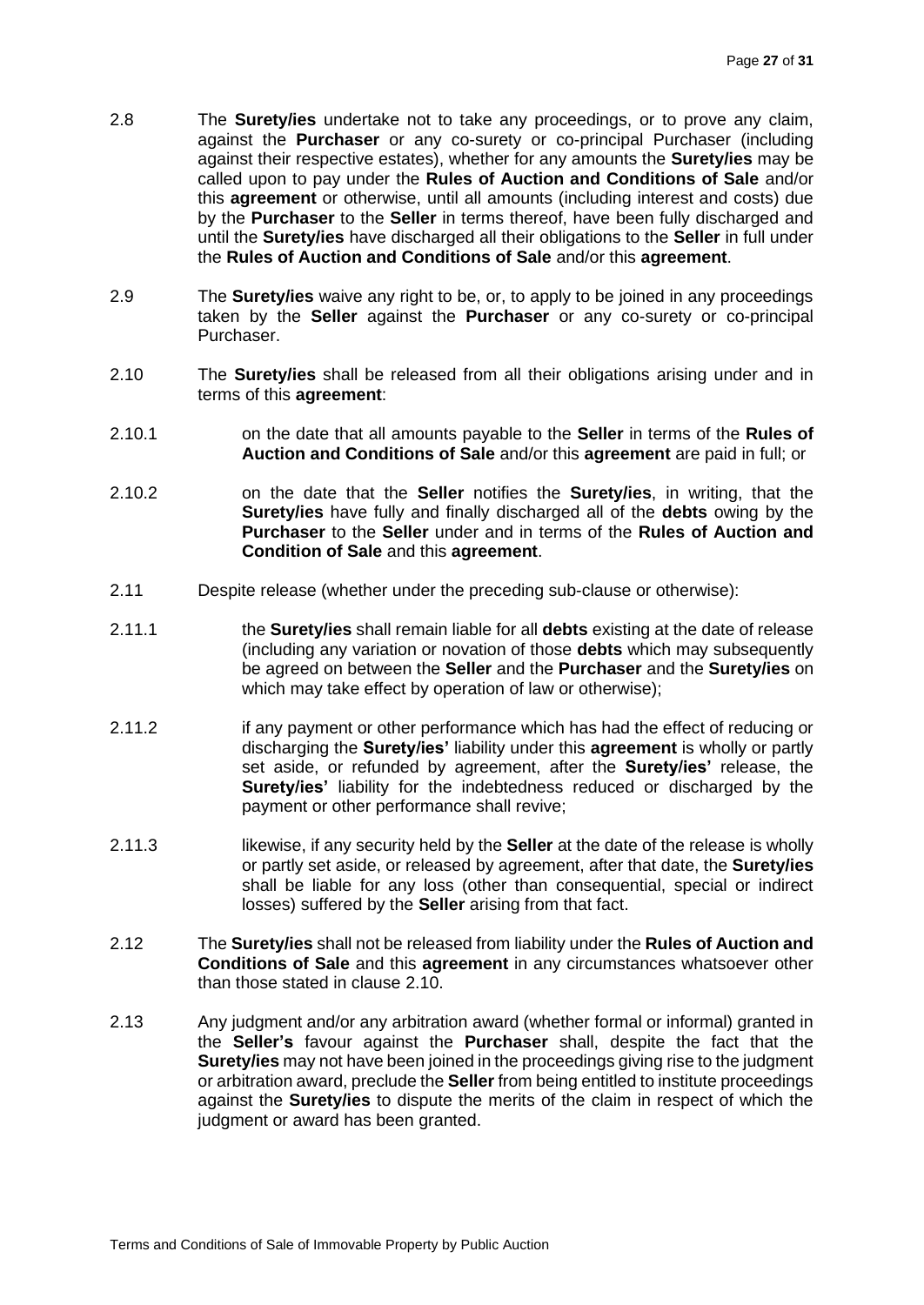- 2.14 A certificate signed by any director or manager of the **Seller** whose appointment and authority need not be proved shall, in the absence of manifest error, be *prima facie* proof until the contrary is proved of:
- 2.14.1 the identity and amount of the **debts** then owing by the **Surety/ies** (or any of them) and/or the **Purchaser** under and in terms of the **Rules of Auction and Conditions of Sale** and this **agreement**;
- 2.14.2 the due date for performance of the **debts**; and
- 2.14.3 the fact that the **debts** have not been performed or otherwise discharged.
- 2.15 Any payments made by the **Surety/ies** to the **Seller** shall:
- 2.15.1 be made on written demand by the **Seller** in immediately available funds free and clear of, and without any withholding, deduction or set-off whatsoever; and
- 2.15.2 in respect of each payment, be identified by the **Surety/ies** in such manner as may be required to enable the **Seller** to link such payments to specific claims made under this **agreement**.
- 2.16 The **Seller** may, on written notice to the **Purchaser** and the **Surety/ies**, cede all or any part of its right and/or delegate all or any part of their obligations under **Rules of Auction and Conditions of Sale** and this **agreement** to a third party provided that the respective rights under the **Rules of Auction and Conditions of Sale** and this **agreement** are simultaneously assigned by the **Seller** to the same third party, in which event the third party shall be deemed to have been substituted for the **Seller** thereunder, (or any part thereof). In particular the **Rules of Auction and Condition of Sale** and this **agreement** shall operate as security for all indebtedness from time to time owed by the **Purchaser** to the third party thereunder (or the relevant part thereof, as the case may be). The **Surety/ies** consent to the splitting of claims which may result from any such assignment.
- 2.17 The **Surety/ies** shall not be entitled to cede and/or delegate any of their rights under this **agreement** without the prior written consent of the **Seller**.
- 2.18 For the purposes of this **agreement**, including the giving of notices and serving of legal process, the **parties** choose *domicilium citandi et executandi ("domicilium")*  at the addresses set out opposite their names on the first page hereof.
- 2.19 Any part may at any time change that **party's** *domicilium* by notice in writing to the other **parties** to another address, provided that the new *domicilium* consists of, or includes a physical address at which process can be served.
- 2.20 Any notice given in connection with this **agreement** shall:
- 2.20.1 be delivered by hand; or
- 2.20.2 be sent per fax (if the *domicilium* includes a fax number) to the *domicilium*  chosen by the **party** concerned.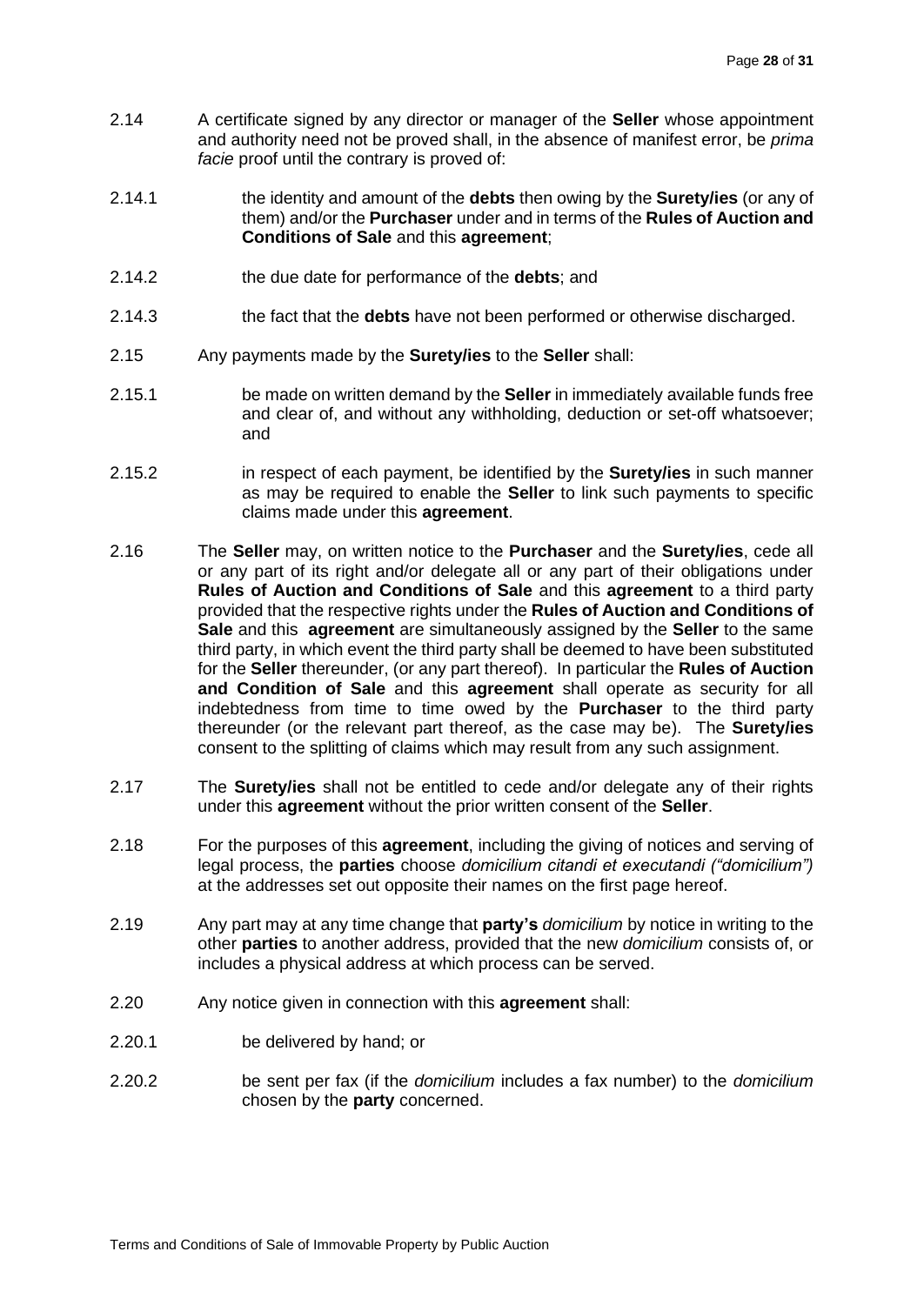- 2.21 A notice given as set out above shall be deemed to have been duly given:
- 2.21.1 if delivered on the date of delivery; or
- 2.21.2 if sent by fax, on the **business day** that the fax is transmitted (so long as the transmitting machine prints a report reflecting that the transmission has been successful), except that any fax transmitted after 16h30 shall be deemed to have been received on the following **business day**.
- 2.22 This clause shall not operate so as to invalidate the giving or receipt of any written notice which is actually received by the addressee other than by a method referred to in this clause.
- 2.23 Any notice in terms of or in connection with this **agreement** shall be valid and effective only if in writing and if received or deemed to be received by the addressee in terms of this **agreement**.
- 2.24 Any communication required to be in writing in terms of this **agreement** shall only be valid if either written or printed in a paper-based form. The provisions of the Electronic Communications and Transactions Act, No. 25 of 2002 in this regard are expressly excluded from this **agreement**.
- 2.25 No indulgence granted by a **party** to the other **party** shall constitute a waiver of any of that **party's** rights under this **agreement**; accordingly, that **party** shall not be precluded, as a consequence of having granted such indulgence, from exercising any rights against the other **party** which may have arisen in the past or which may arise in the future.
- 2.26 This **agreement** contains all the express provisions agreed on by the **parties** with regard to the subject matter of the agreement and the **parties** waive the right to rely on any alleged express provision not contained in this **agreement**.
- 2.27 A party may not rely on any representation which allegedly induced that **party** to enter into this **agreement**, unless the representation is recorded in this **agreement**.
- 2.28 No contract varying, adding to, deleting from or cancelling this **agreement**, and no waiver of any right under this **agreement**, will be effective unless reduced to writing and signed by or on behalf of the **parties**.
- 2.29 This **agreement** shall be interpreted and implemented in accordance with the laws of the Republic of South Africa.
- 2.30 A **party** shall be entitled to institute action in any division of the High Court of South Africa having jurisdiction, and the other **party** irrevocably consents to the nonexclusive jurisdiction of any such court.
- 2.31 This **agreement** may be executed in any number of counterparts by the **parties** to this **agreement** and once each **party** to this **agreement** has signed a counterpart, each such counterpart shall be considered an original and all such counterparts shall constitute one and the same instrument. Any such counterpart may be a facsimile transmission copy thereof.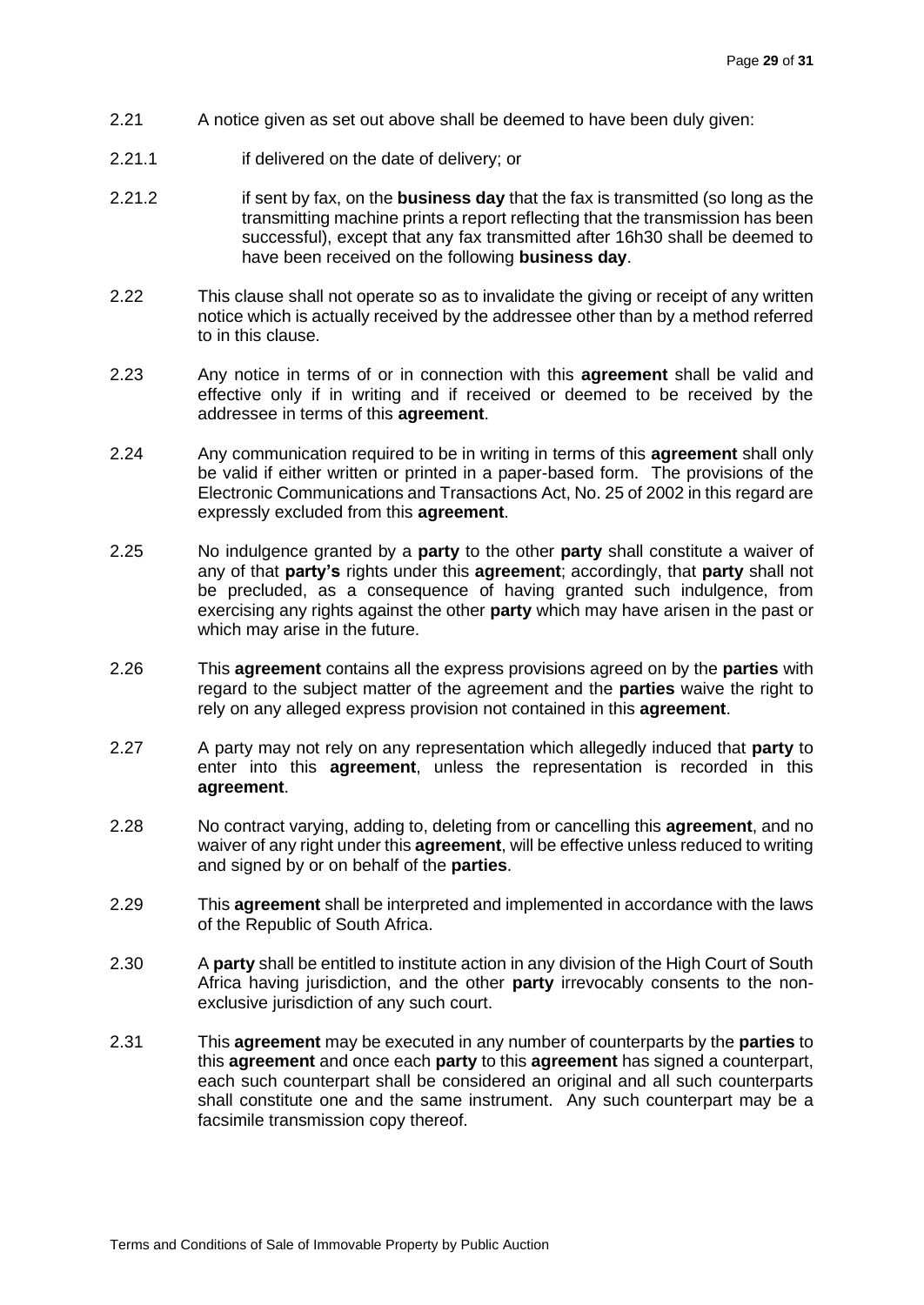- 2.32 If any of the provisions of this **agreement** becomes invalid, illegal or unenforceable for any reason, the validity, legality and enforceability of the remaining provisions of this **agreement** shall not be impaired or affected in any way by such invalidity, illegality or unenforceability.
- 2.33 All costs and expenses, including legal fees on an attorney and own client scale, incurred by any **party** arising out of breach of any of the provisions of this **agreement** by any other **party**, shall be borne by the **party** in breach.
- 2.34 This **agreement** shall apply to, cover and secure the **Seller**, its successors in title, orders and assigns.
- 2.35 The **Surety/ies** acknowledge that this **agreement** was complete in all essential respects (including in particular, the **Seller**'s name, the **Surety/ies**' names and the name of the **Purchaser**) at the **signature date**.

| As witnesses:                                                                                                               |                                                           |               |
|-----------------------------------------------------------------------------------------------------------------------------|-----------------------------------------------------------|---------------|
| 1.                                                                                                                          | <u> 1989 - Andrea Andrew Maria (h. 1989).</u>             | <b>SURETY</b> |
| 2.<br><u> 1999 - Johann Harry Harry Harry Harry Harry Harry Harry Harry Harry Harry Harry Harry Harry Harry Harry Harry</u> |                                                           |               |
|                                                                                                                             |                                                           |               |
|                                                                                                                             |                                                           |               |
| As witnesses:                                                                                                               |                                                           |               |
| 1.                                                                                                                          | <u> 1989 - Johann Barnett, fransk politiker (d. 1989)</u> | <b>SURETY</b> |
| 2.<br><u> 1989 - Andrea Andrew Maria (h. 1989).</u>                                                                         |                                                           |               |